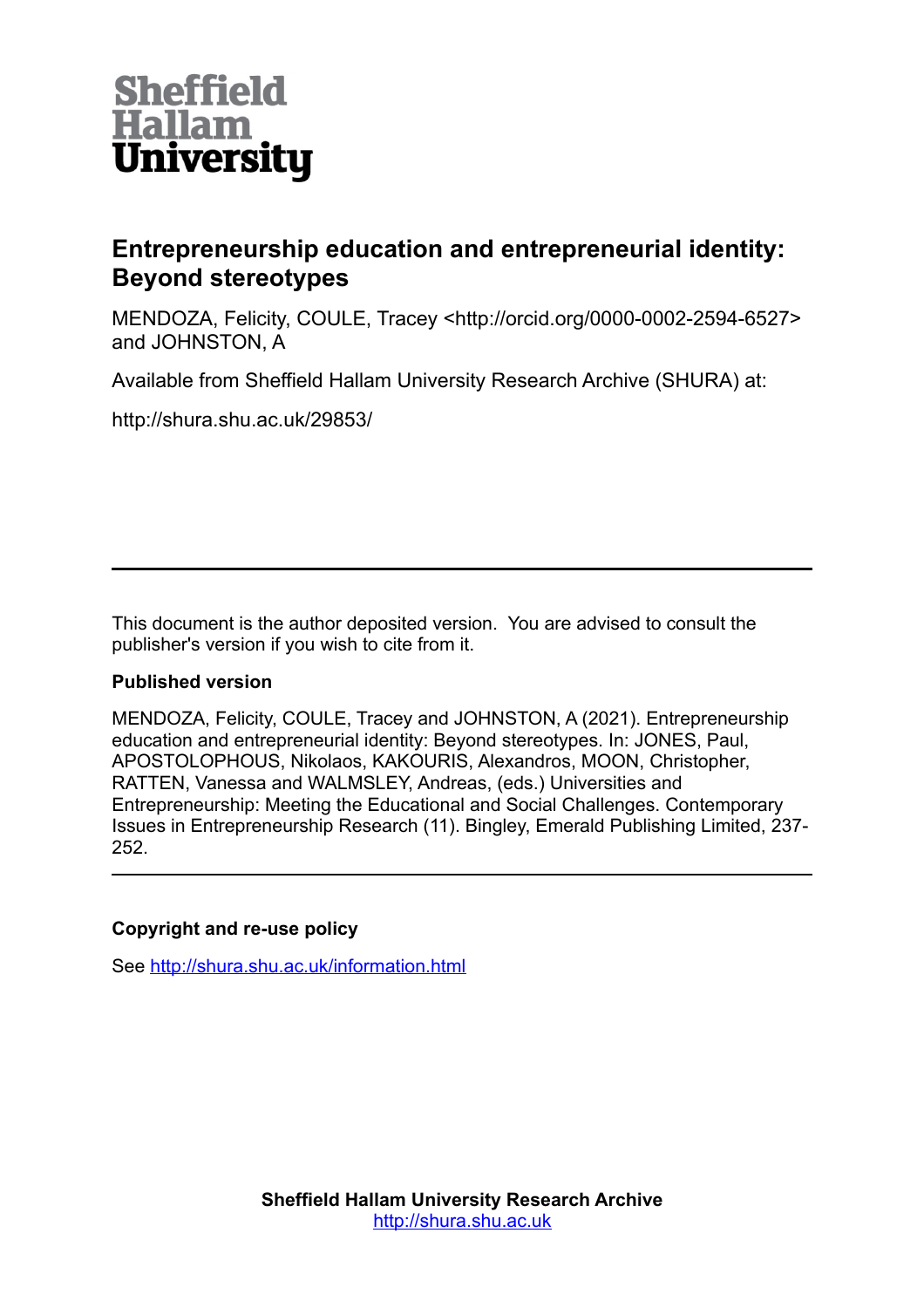# **Title: Entrepreneurship Education and Entrepreneurial Identity: Beyond Stereotypes**

Felicity Mendoza, Tracey Coule, and Andrew Johnston

Sheffield Business School, Sheffield Hallam University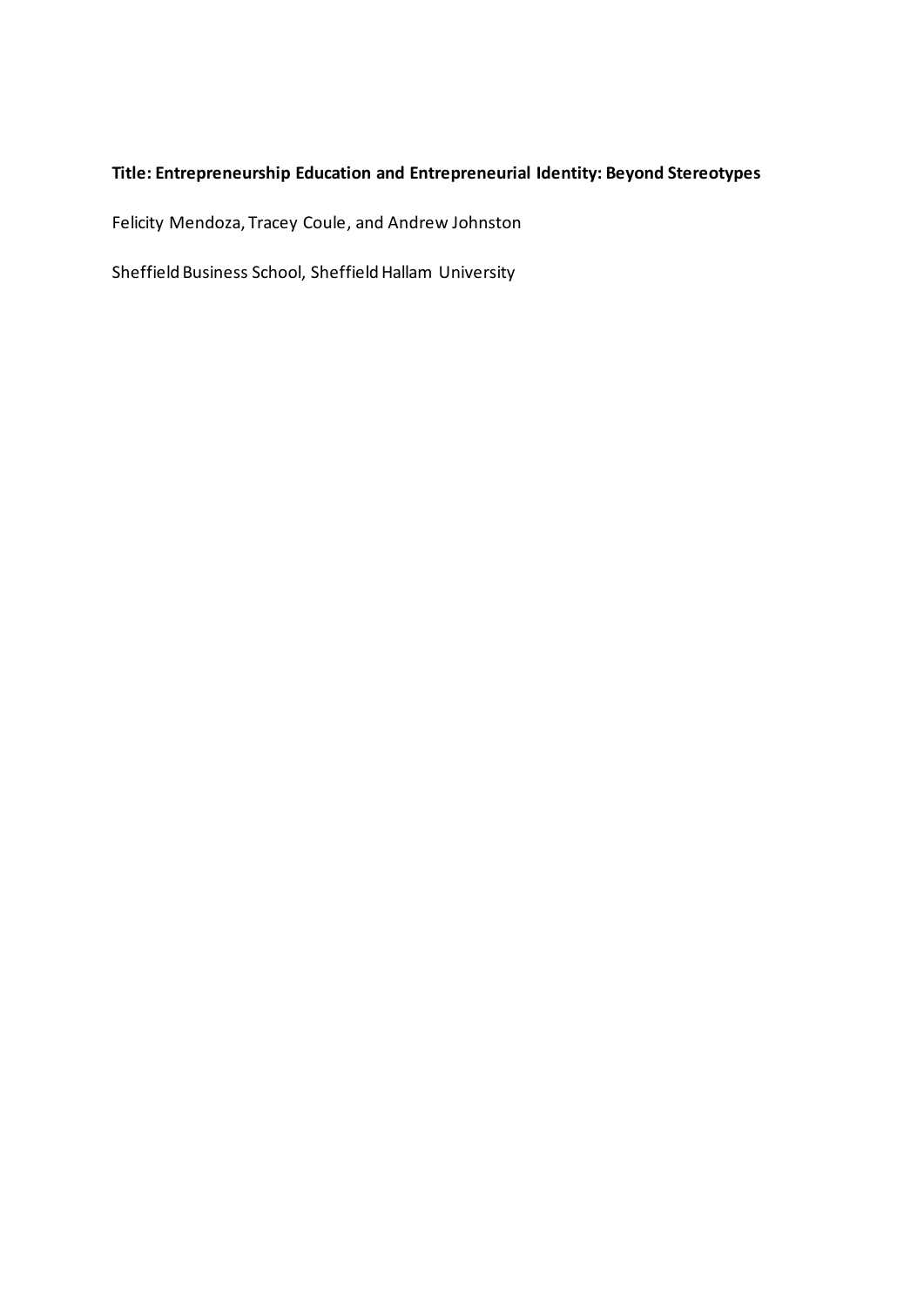#### **Abstract:**

The entrepreneur is often conceptualised as an individualistic hero (Essers & Benschop, 2007; Gill, 2017). Although this portrayal has been criticised as highly romanticised (Acs & Audretsch, 2003) it is still influential in the contemporary entrepreneurship literature (Down, 2010). Consequently, prevailing social discourses around entrepreneurship may restrict and even prevent an individual to develop their own entrepreneurial identity (Down & Giazitzoglu, 2014; Gill, 2017). In order to explore this issue, the chapter presents insights into the entrepreneurial experience of student entrepreneurs by exploring the role of entrepreneurial and non-entrepreneurial identities in new venture creation. In-depth interviews were carried out with 11 student entrepreneurs who had, individually or in partnership with others, started a venture whilst they were enrolled in Higher Education courses.

These findings challenge the taken-for-granted assumptions entrenched in the characterisation of the homogenous entrepreneur (Jones, 2014) and suggest that individuals can arrive at entrepreneurship in different ways. In order to demonstrate the diversity of entrepreneurial identities, the chapter highlights those that fit the orthodox depiction of entrepreneurs through vignettes from Nicole and Georgie. This is then contrasted with alternative depictions through vignettes from Joanna, Christa, Darcie, and Paige. The experience of the latter demonstrates how entrepreneurial identities are formed through role enactment and socialisation into entrepreneurial communities. The findings propose universities can support student entrepreneurship through both formal and informal activities. The broader conceptions of entrepreneurial identities with respect to the role of universities and enterprise education are considered.

# **Keywords: entrepreneurial identities, entrepreneurship education, entrepreneurial stereotypes**

## **Introduction**

In order to encourage entrepreneurial graduates, the importance of enhancing the entrepreneurial capabilities of both university educators and students is increasingly emphasised by policymakers (Rosa, 2003; National Council for Graduate Entrepreneurship, 2008). Universities, then, are increasingly considered to be important breeding grounds for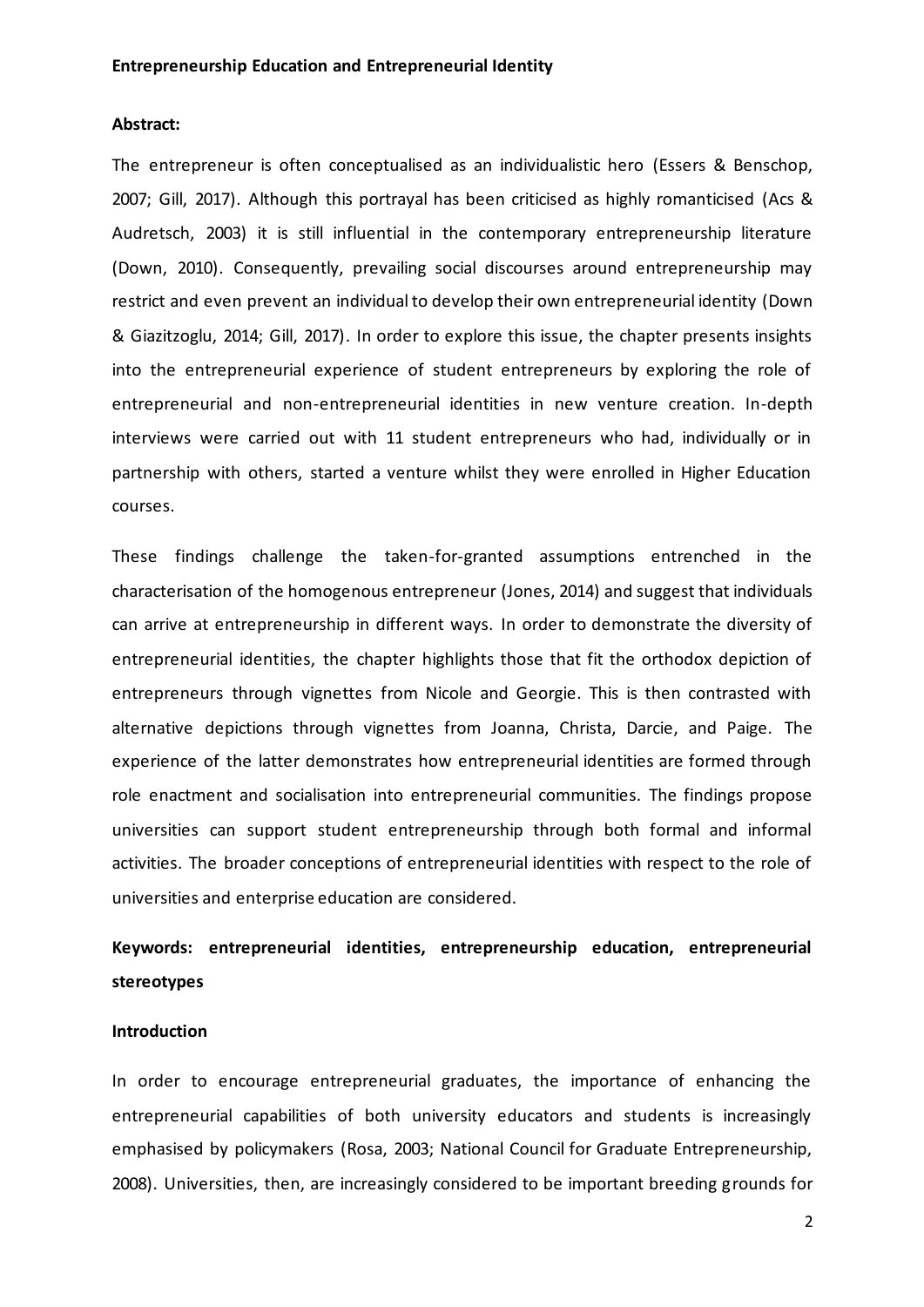the development of entrepreneurial individuals (Hatt, 2018). Consequently, there is an increasing number of university entrepreneurship courses on offer, alongside start-up support to students and alumni within many higher education institutions (Matlay & Carey, 2007; Politis, Winborg & Dahlstrand, 2012). Yet, little is known about the interplay between entrepreneurship education and development of entrepreneurial identity among students (Nabi, Liñán, Krueger, Fayolle, & Walmsley, 2017).

At the same time, entrepreneurship research has been criticised for failing to question the myths and taken-for-granted assumptions within the field (Blackburn & Kovalainen, 2009; Gibb, 2012) that have resulted in a narrow view of entrepreneurship which fails to reflect the heterogeneity of both the phenomenon and the actors who undertake it (Lerner, Hunt, & Dimov, 2018; Welter, Baker, Audretsch, & Gartner, 2017). Consequently, an emerging stream of scholarship suggests that an identity perspective, such that we adopt in this chapter, moves understandings of entrepreneurship beyond traditional economic rationality (Gruber & MacMillan, 2017) and avoids taken-for-granted assumptions by exploring how discourse impacts on entrepreneurial praxis (Ogbor, 2000).

In this spirit, we pursue a broader and more inclusive view of what constitutes entrepreneurship and the entrepreneurial actor (Galloway, Kapasi, & Wimalasena, 2019; Welter et al., 2017) through a rich account<sup>1</sup> of the formation and reformation of entrepreneurial identity among eleven student entrepreneurs<sup>2</sup>. Specifically, the chapter explores how these emergent entrepreneurs come to understand their entrepreneurial endeavours in relation to the identities that constitute their sense of self. Whilst parallels can be drawn between the conceptualisation of the stereotypical entrepreneur and some of the participants, the stories of other participants point to the development of entrepreneurial identity through the actual 'performance' of entrepreneurship itself during and after venture creation. Entrepreneurial identity, we suggest, is something that is crafted

<sup>1</sup> Phenomenological interviews underpin the accounts we present and are a powerful means of attaining an in-depth understanding of an individual's lived experience (Cope, 2005; Kvale, 1983). This type of interview allows researchers to capture and describe "how people experience some phenomenon - how they perceive it, describe it, feel about it, remember it, make sense of it, and talk about it with others" (Cope, 2011; Patton, 2002, p. 104). <sup>2</sup> These individuals started their respective ventures whilst enrolled on a higher education programme.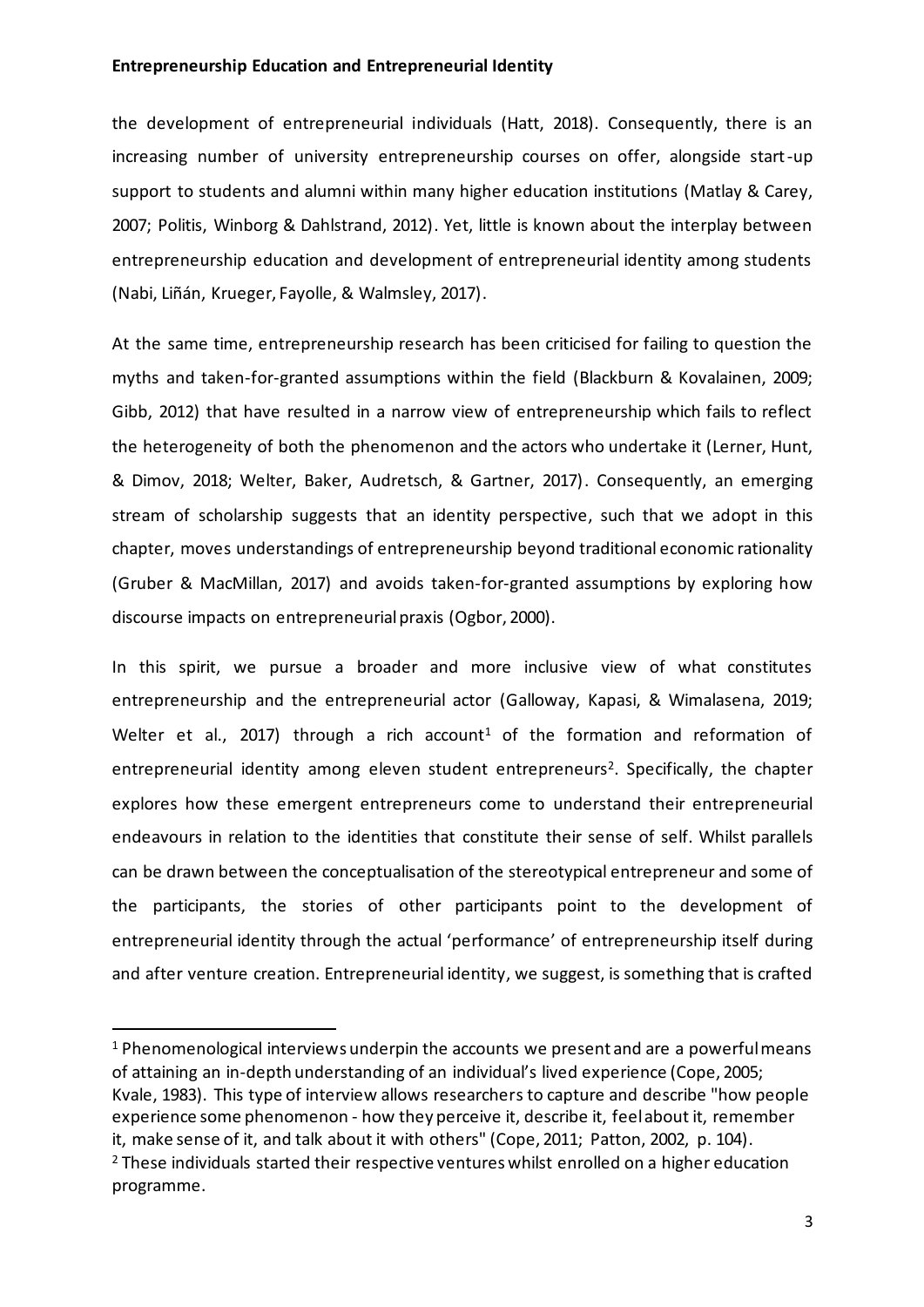and re-crafted on an ongoing basis as individual's orient themselves to the 'entrepreneur' label and its connotations as we generally understand them. This arguably holds significant implications for entrepreneurship educators and curriculum designers.

In order to demonstrate the diversity of entrepreneurial identities, the chapter is structured as follows. After a brief methodology section, we highlight those that fit the orthodox depiction of the entrepreneur through vignettes from Nicole and Georgie. This is then contrasted with alternative depictions through vignettes from Joanna, Christa, Darcie, and Paige<sup>3</sup>. The following sections then consider the broad conceptions of entrepreneurial identities with respect to the role of universities and enterprise education and provide the conclusions and implications of the work.

# Methodology

The chapter is borne out of a larger interpretative study exploring student and recent graduates' understanding of their entrepreneurial experiences. In order to explore the entrepreneurial experience from the perspective of the participants, interpretative phenomenological analysis (IPA) was adopted. IPA is a qualitative methodology developed principally by Jonathon Smith (Cope, 2011) that utilises small, purposively selected samples who have experienced the phenomenon under investigation (Gill, 2015), in this case starting a venture whilst enrolled on a higher education programme. Consequently the student entrepreneurs had no graduate level work experience prior to starting their venture and were all age 18-24. The participants were recruited through a combination of the first author's own networks such as social media connections (University 2) and enterprise support services at two universities (University 1 and 3). In addition, snowball sampling was utilised to recruit others from University 3. See Table 1 for details of the 11 student entrepreneurs.

<sup>3</sup> Participant names have been changed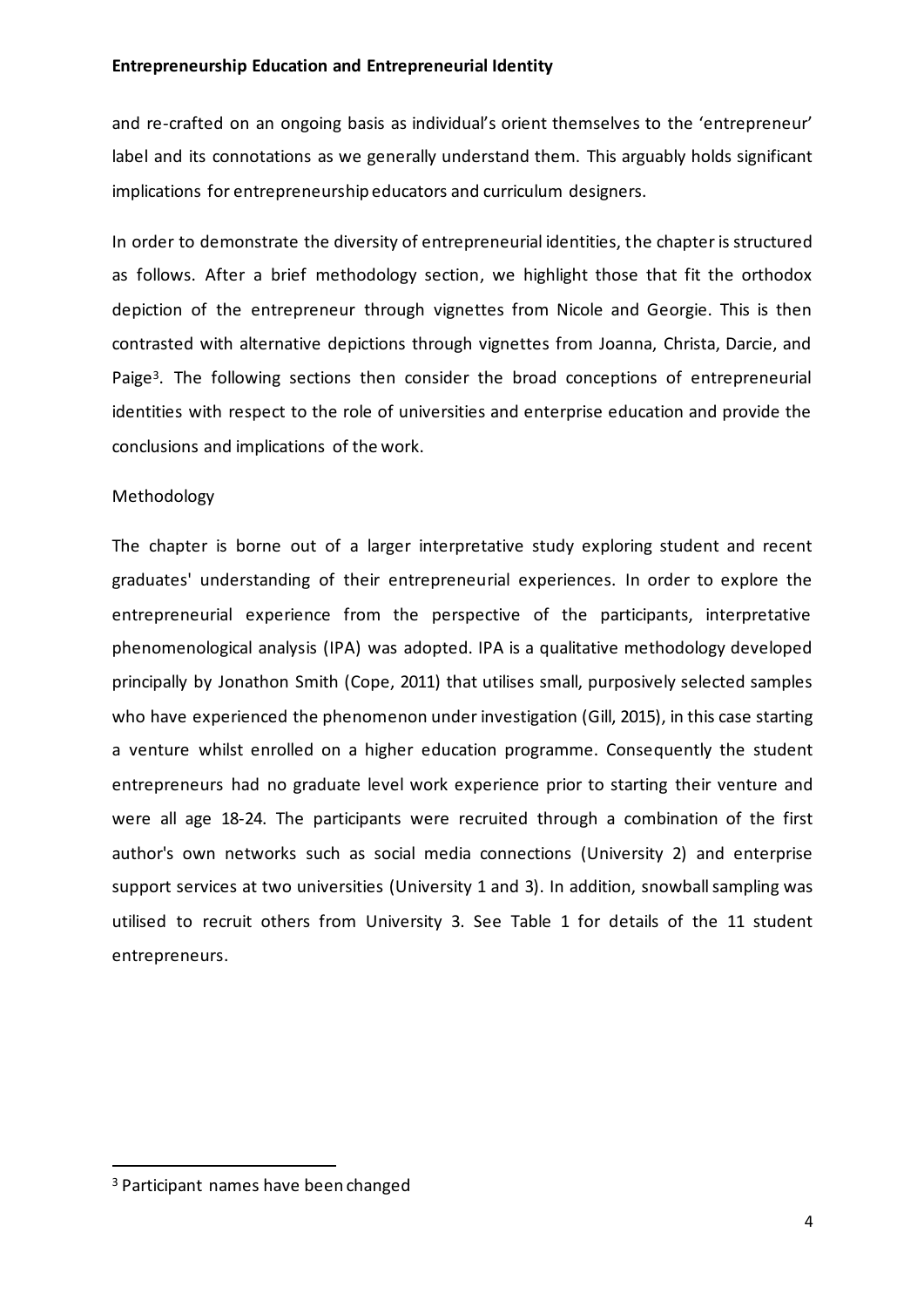|                                                                                                 |                                  |                 | Level |             |     |         |
|-------------------------------------------------------------------------------------------------|----------------------------------|-----------------|-------|-------------|-----|---------|
|                                                                                                 |                                  |                 | of    |             |     | Age     |
| Pseudonym                                                                                       | Degree discipline                | <b>Business</b> | study | University* | M/F | bracket |
| Robert                                                                                          | <b>Business &amp; Enterprise</b> | E-commerce      | UG    | Uni1        | M   | 18-24   |
|                                                                                                 |                                  | Tech            |       |             |     |         |
| Kate                                                                                            | Teaching                         | start-up        | UG    | Uni2        | F   | 18-24   |
|                                                                                                 |                                  | Dog             |       |             |     |         |
| Paige                                                                                           | <b>Business &amp; Enterprise</b> | walker          | UG    | Uni1        | F   | 18-24   |
|                                                                                                 |                                  | Coffee          |       |             |     |         |
| Dan                                                                                             | Philosophy & Politics            | importer        | UG    | Uni3        | M   | 18-24   |
|                                                                                                 |                                  | Candle          |       |             |     |         |
| Christa                                                                                         | <b>Retail Management</b>         | maker           | UG    | Uni1        | F   | 18-24   |
| Nicole                                                                                          | <b>Business Studies</b>          | Confectionary   | UG    | Uni1        | F   | 18-24   |
|                                                                                                 |                                  | Allergen        |       |             |     |         |
| Georgie                                                                                         | Food & Nutrition                 | free cakes      | UG    | Uni1        | F   | 18-24   |
|                                                                                                 |                                  | Music           |       |             |     |         |
| Darcie                                                                                          | Music                            | publishing      | PG    | Uni3        | F   | 18-24   |
|                                                                                                 | <b>Business</b>                  | Coffee          |       |             |     |         |
| Will                                                                                            | management                       | importer        | UG    | Uni3        | M   | 18-24   |
| Lauren                                                                                          | Events                           | College         | UG    | Uni1        | F   | 18-24   |
|                                                                                                 |                                  | Coffee          |       |             |     |         |
| Joanna                                                                                          | English Literature               | importer        | UG    | Uni3        | F   | 18-24   |
| * Uni1, Post-92 North of England. Uni2, Post-92 North West of England. Uni3 Russell Group North |                                  |                 |       |             |     |         |
| of England                                                                                      |                                  |                 |       |             |     |         |

Table 1: Sample of Student Entrepreneurs

Loosely structured, phenomenological interviews, typical of an IPA approach, were used to collect the participants' stories told in their own words (Smith, Flowers, & Larkin, 2009). In line with IPA's idiographic principles, all transcripts were analysed individually prior to the meta-level analysis being carried out (Pietkiewicz & Smith, 2014). The research findings offer an interpretative account characterised by rich descriptions that resonate with the participants (Smith, et al, 2009).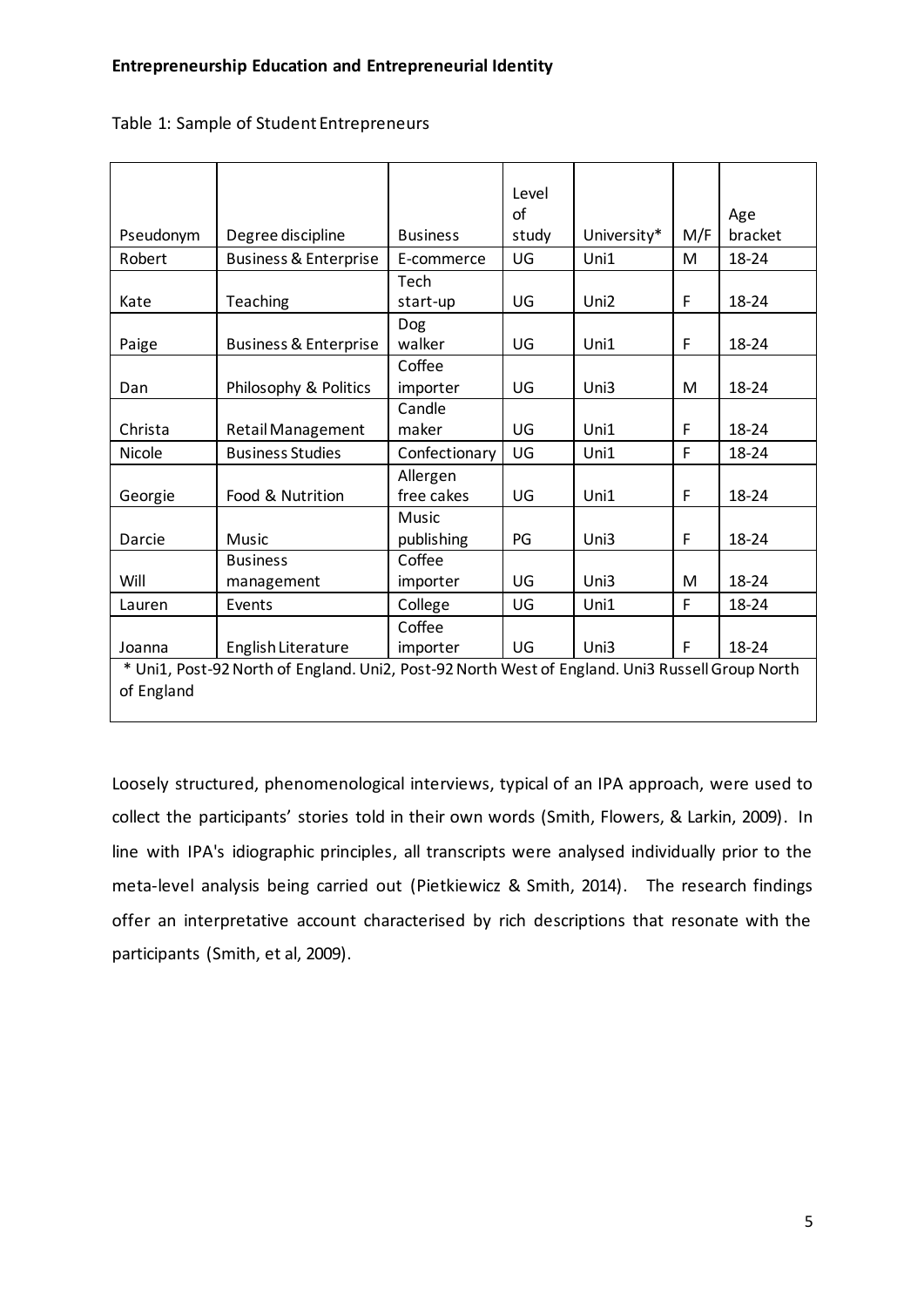#### **The orthodox depiction of the 'hero' entrepreneur**

In Western and European discourse and popular culture the entrepreneur is all too often conceptualised as an individualistic, white male hero (Essers & Benschop, 2007; Gill, 2017). Despite much critique, this highly romanticised portrayal, focussed on traits such as autonomy, independence, self-efficacy, control, and risk-taking, is still influential in the contemporary entrepreneurship literature as well as educational settings (Acs & Audretsch, 2003; Down, 2010). Consequently, this "persistent myth" leads educators to focus on entrepreneurial success that may result in students aspiring to unattainable goals (Williams Middleton & Donnellon, 2017, p. 116); one significant impact being that those individuals who do not identify with a stereotype may choose not to participate (Smith & Boje, 2017).

In turn, entrepreneurial identity (e.g. seeing oneself as a risk-taker or highly autonomous) is theorised to propel entrepreneurial action (Murnieks & Mosakowski, 2006), acting as a catalyst for individuals to take the first steps towards new venture creation (Down & Reveley, 2004). From this perspective, possession of an entrepreneurial identity precedes venture creation and is closely linked to entrepreneurial motivation (Obschonka, Silbereisen, Cantner, & Goethner, 2015). This was borne out in the stories of some of our student entrepreneurs who were motivated to start their venture by a chronically salient entrepreneurial identity (Powell & Baker, 2014) which existed prior to an entrepreneurial career. We see in the vignettes about Nicole and Georgie, below, the desire for financial independence, autonomy in decision-making, distaste for rule conformance and economic rationality, characteristic of the orthodox entrepreneur. We also observe the use of "dividing strategies" (Parker, 1997, p. 135) to signal the differences between them (as 'the entrepreneur') and employees or managers (as 'others').

## *Nicole - International Business Student*

Nicole, who founded a confectionary business in her first summer vacation whilst at university, describes her motivation to start a venture as stemming from an innate entrepreneurial identity. She recounted many incidents of entrepreneurial behaviour during her childhood including washing cars and making cupcakes and expressed an enjoyment of making sales. Once at university, Nicole was keen to support herself financially. She had worked at stalls at county fairs but felt frustrated that, despite all her hard work resulting in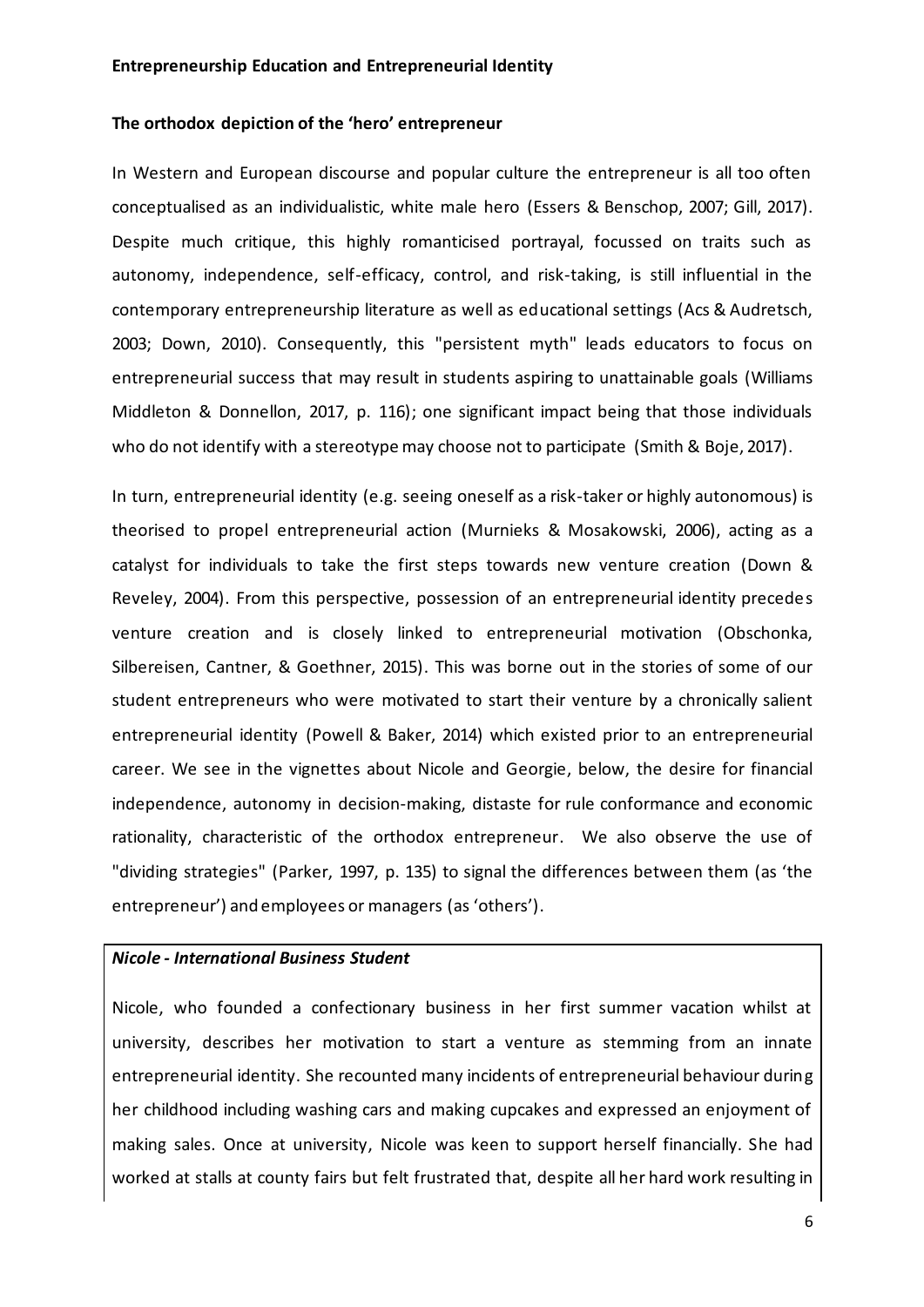healthy takings, her earnings were relatively meagre. Driven by the challenge and seeing an opportunity to make a profit, she started selling homemade fudge at outdoor events during her first summer vacation. In order to keep up with demand, she switched to contract manufacturing and expanded into other confectionary. She worked on the business all the way through university, employing staff to help during busy periods. Despite a number of job offers at the end of her course, Nicole decided to work on the business full-time with the intention of growing the brand and developing its online presence. The enjoyment of making her own decisions as well as her vision for the future reinforced Nicole's commitment to the venture.

# *Georgie - Food & Nutrition Student*

As an elite athlete with food allergies, Georgie had a keen interest in nutrition. She liked to experiment with recipes and share them via social media. Focusing in particular on healthy convenience foods free from common allergens, she started reviewing selected products and, in her first term at university, set up her blog as an affiliate and started selling other people's products through her site. However, it was whilst working part-time in a health food café that she spotted a gap in the market for healthy, allergen free cakes. She visited the university's enterprise service and started to develop cake recipes which she tried out at food fairs and markets before moving to contract manufacturing and online sales.

Despite her confidence that her Food and Nutrition degree would lead to a well-paid graduate role, Georgie felt that she was destined to be an entrepreneur. She felt that even if her venture ultimately failed, she would simply reassess the situation and start again. Georgie cites her desire to do things her own way and her tendency to bend the rules as incompatible with long term employment and acknowledges that even her managers don't expect her to stay long in any role.

The two vignettes are illustrative of interviewees who demonstrated a salient entrepreneurial identity that both preceded and provided the motivation for new venture creation. Accordingly, they resemble the dominant entrepreneurial stereotype. Not all of the student entrepreneurs in the study, however, constructed an entrepreneurial identity that preceded venture creation. Rather, it was a desire to fulfil other personal or creative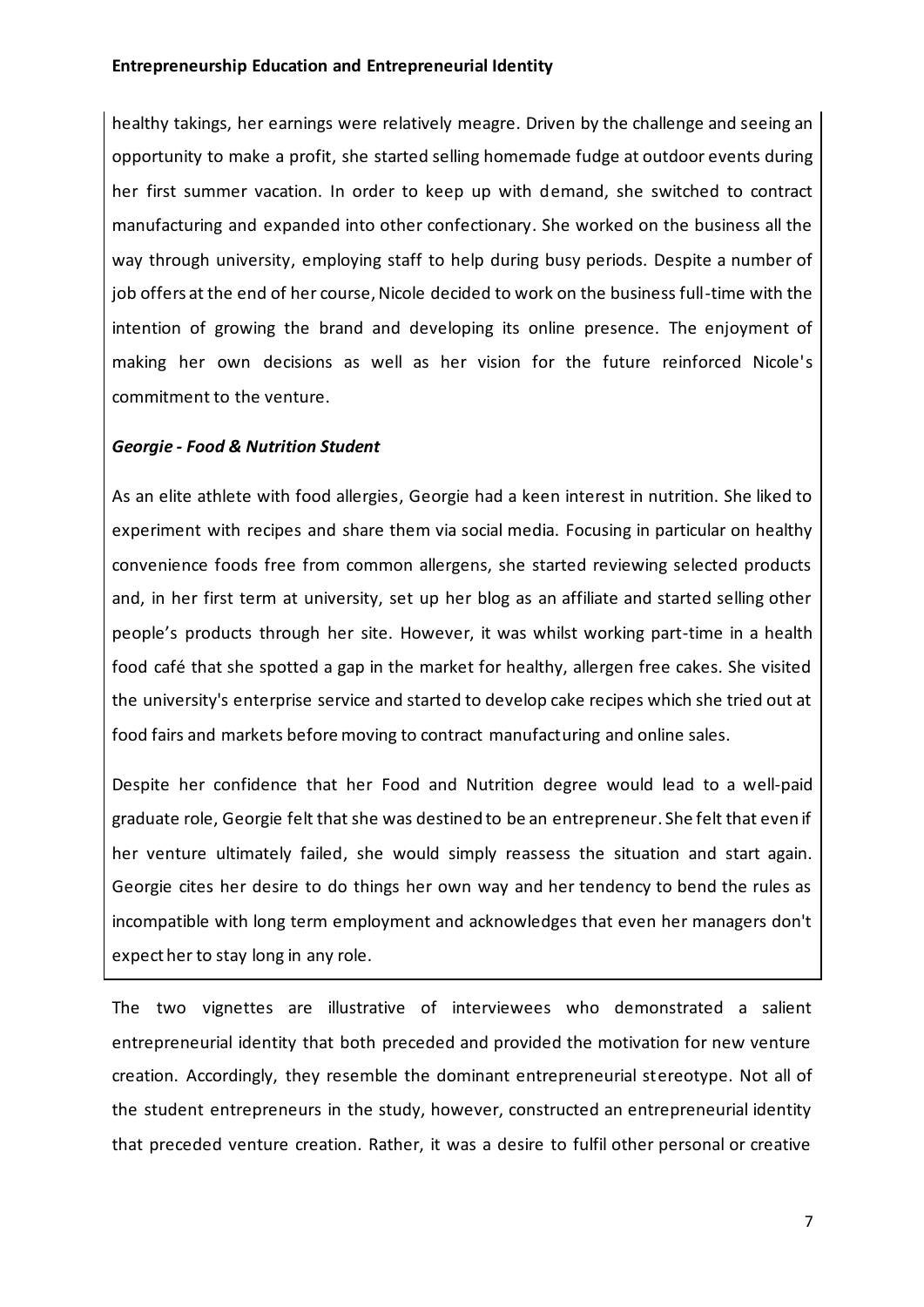identities that provided impetus for entrepreneurial careers in these cases, as we elucidate below.

#### **Alternative depictions of the entrepreneur**

With much extant literature focusing on (pre-existing) entrepreneurial identities (Obschonka et al., 2015), the impact of personal identities on entrepreneurs' motivations and opportunity recognition tends to receive scant attention. Numerous student entrepreneurs within this study discussed how their non-entrepreneurial identities prompted their entrepreneurial action. The venture creation process, therefore, enabled them to immerse themselves in activities, communities and environments that fulfilled and reinforced a nonentrepreneurial identity that was central and authentic to their sense of self. This suggests that the dominant representation of the entrepreneur offers only a partial understanding of the phenomenon and that there is a recursive relationship between entrepreneurial and personal identities. For this group of emerging entrepreneurs, it was only through creating a new venture that they formed entrepreneurial identities – representing a process of 'becoming' through role enactment (Anderson, Warren, & Bensemann, 2018). Here, entrepreneurial identity is characterised by a growing passion for and commitment to the venture, self-confidence in one's entrepreneurial abilities, growth plans and a vision for the future.

#### **Joanna - the English Literature Student**

As a key member of a student society, Joanna wanted to raise awareness of their work with organisations in developing countries. She developed an idea for a fund-raising project which would involve importing coffee from a farmer-owned cooperative and selling it in her university city. When she received an email from her university about a social enterprise competition, she joined forces with other students and pitched her idea. It was only when Joanna and her partners won the competition that she began to feel that her idea had currency. By this time, she was nearing the end of her final year at university. She enjoyed creative writing and liked the idea of a career in teaching however with the social enterprise project taking shape she felt like she had a difficult decision to make. Having never previously considered starting a business, Joanna was hesitant about putting her other aspirations on hold. Entrepreneurship was not on her to do list and the stereotype of the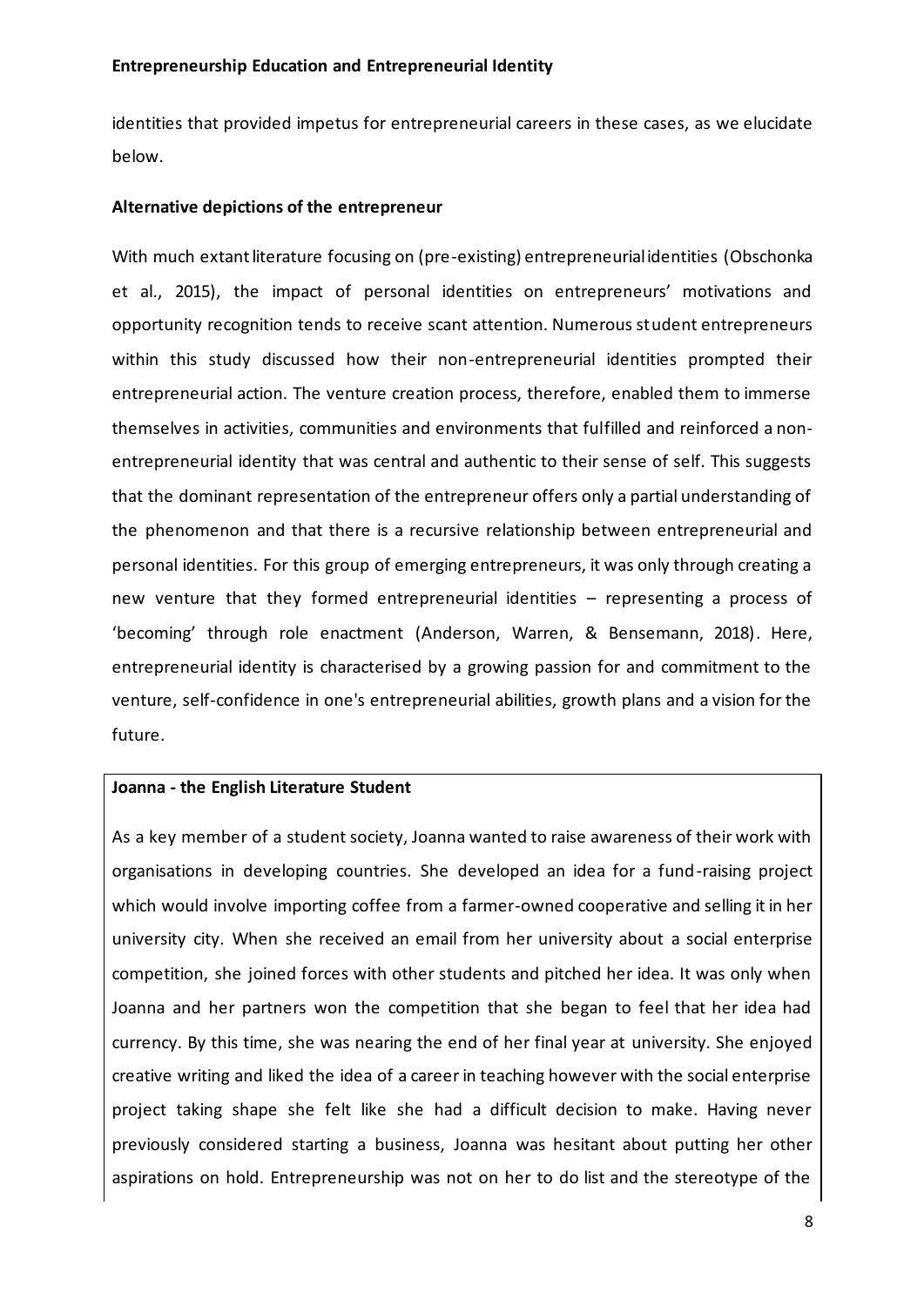lone, maverick entrepreneur further alienated her from her entrepreneurial endeavours. Her unfamiliarity with the language of business caused her to doubt her ability to start a venture. Working with a start-up mentor provided by the university's enterprise service as well as socialisation into entrepreneurial communities served as an induction that allowed her to learn the language of business. In contrast to the entrepreneurial stereotype, Joanna's entrepreneurial experience has involved working collaboratively with an extended team. However, she rejects the term entrepreneur preferring the term businessperson. Through her first-hand experience of entrepreneurship Joanna has come to the realisation that she does have the capability to run a business.

# **Christa - the retail management student**

Seeing Christa's enjoyment in her new hobby and hearing her criticisms of her work placement environment led Christa's mother to suggest turning her candle-making hobby into a business. Using her savings to buy materials, Christa spent the next few months experimenting with techniques and fragrances. About four months after starting to make candles as a hobby, Christa began trading. She sought out support from the enterprise team at her university who put her in touch with business and marketing advisers whose help she really valued.

Christa's experience of running her own business has allowed her to develop her confidence and skills and enabled her to put some of the learning from her course into practice. Her university course has been helpful in terms of developing her finance and marketing skills and getting involved with extra-curricular activities such as enterprise projects within schools has allowed her to reflect on how far she has come.

However concerns about people's reaction to her business put her off attending some networking events. She felt that her age, being a full-time student and the unusual nature of the business could lead to people being dismissive. One entrepreneurship conference she attended seemed to be all about high growth firms that she couldn't relate to however when she heard speakers at an event for female entrepreneurs she was able to identify with their experiences. She still wouldn't call herself an entrepreneur however she does consider herself to be enterprising.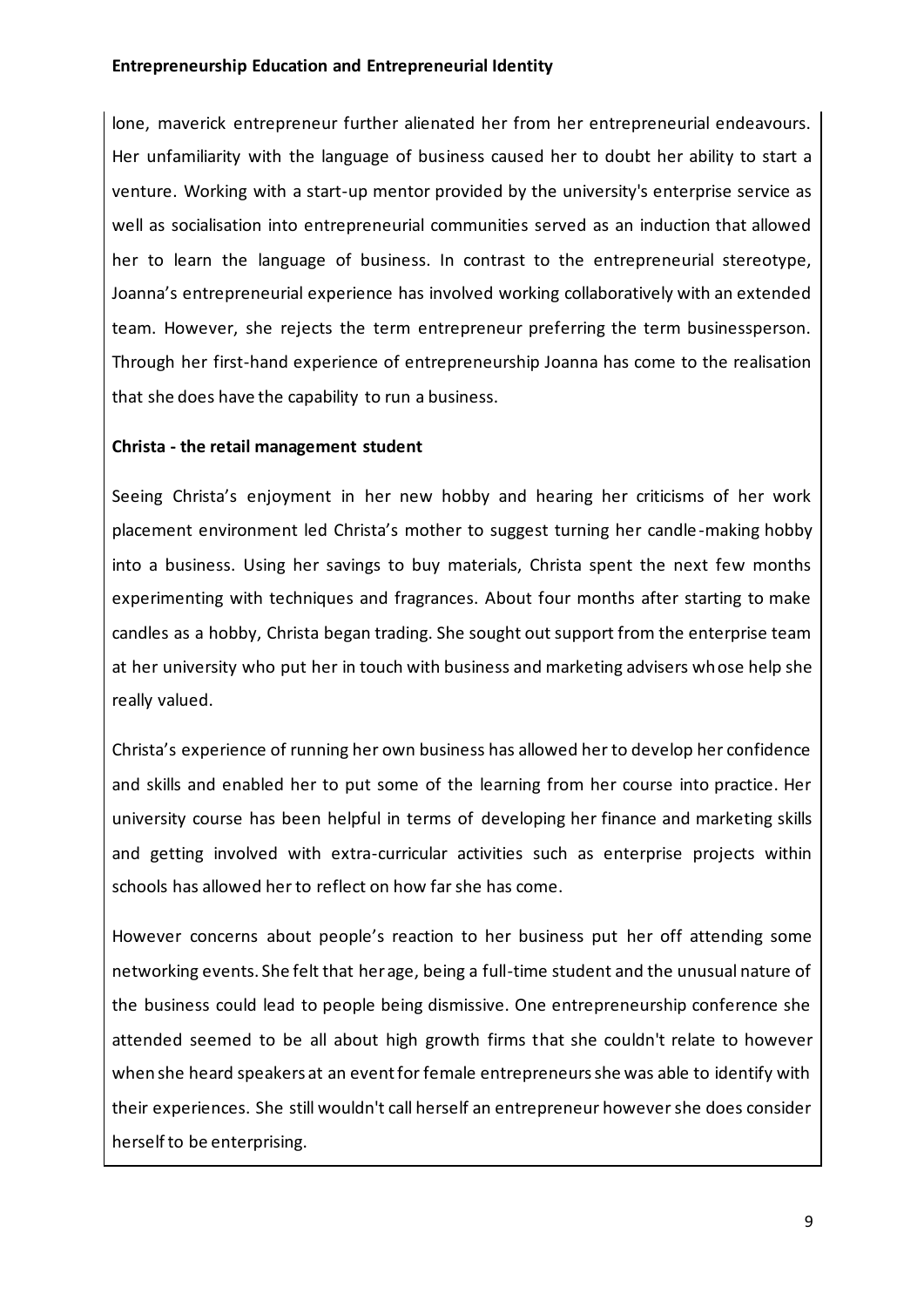Entrepreneurial identity, from this perspective, is therefore performatively produced and can be described as performances of the self (Anderson et al., 2018). Entrepreneurs enact what it means to be entrepreneurial through their networking activities (Jack, Moult, Anderson, & Dodd, 2010), which bring benefits other than resource and information acquisition, including emotional support, confidence building, social learning and identification with a collective (Jack et al., 2010; Pearson, Carr, & Shaw, 2008). Individuals are thus socialised through both cognitive and symbolic mechanisms (King, 2017), such as workshops and the success stories of other entrepreneurs. Socialisation into entrepreneurial communities, including working with a mentor (Rigg & O'Dwyer, 2012), and the resulting immersion into the discourse of enterprise (Cohen & Musson, 2000) can act as an induction for new entrepreneurs, enabling them to learn how to 'be' (Obschonka, Goethner, Silbereisen, & Cantner, 2012; Rigg & O'Dwyer, 2012). In this way, social identification promotes a feeling of oneness with a social group and the sense of shared experiences (Anderson et al., 2018).

Our student entrepreneurs' relationships with others influences the development of their venture ideas and these exchanges with sense givers enabled participants to enact their new venture (Hoyte, Noke, Mosey, & Marlow, 2019). Interactions with informal and formal advisers and supporters, as well as involvement in business networks and start-up communities, were an opportunity to give and receive feedback as well as a source of learning and a sense of belonging and legitimacy. Research has shown that positive feedback can lead to positive emotions (Markowska, Härtel, Brundin, Roan, & Hatel, 2015) and our study lends support to the view that interaction with key stakeholders legitimizes the entrepreneurial identity (Williams Middleton, 2013).

# **Darcie - the Music student**

Darcie had studied music for most of her life and knowing that she did not want a career as a classroom music teacher, she was concerned to learn that there were few jobs for music graduates. With her identity as a musician under threat she decided to take things into her own hands and create her own job. She had written a business plan for a music publishing venture as part of a final year module and decided to take it forward whilst studying towards a master's degree in Music Composition. Darcie's musician identity was linked to

10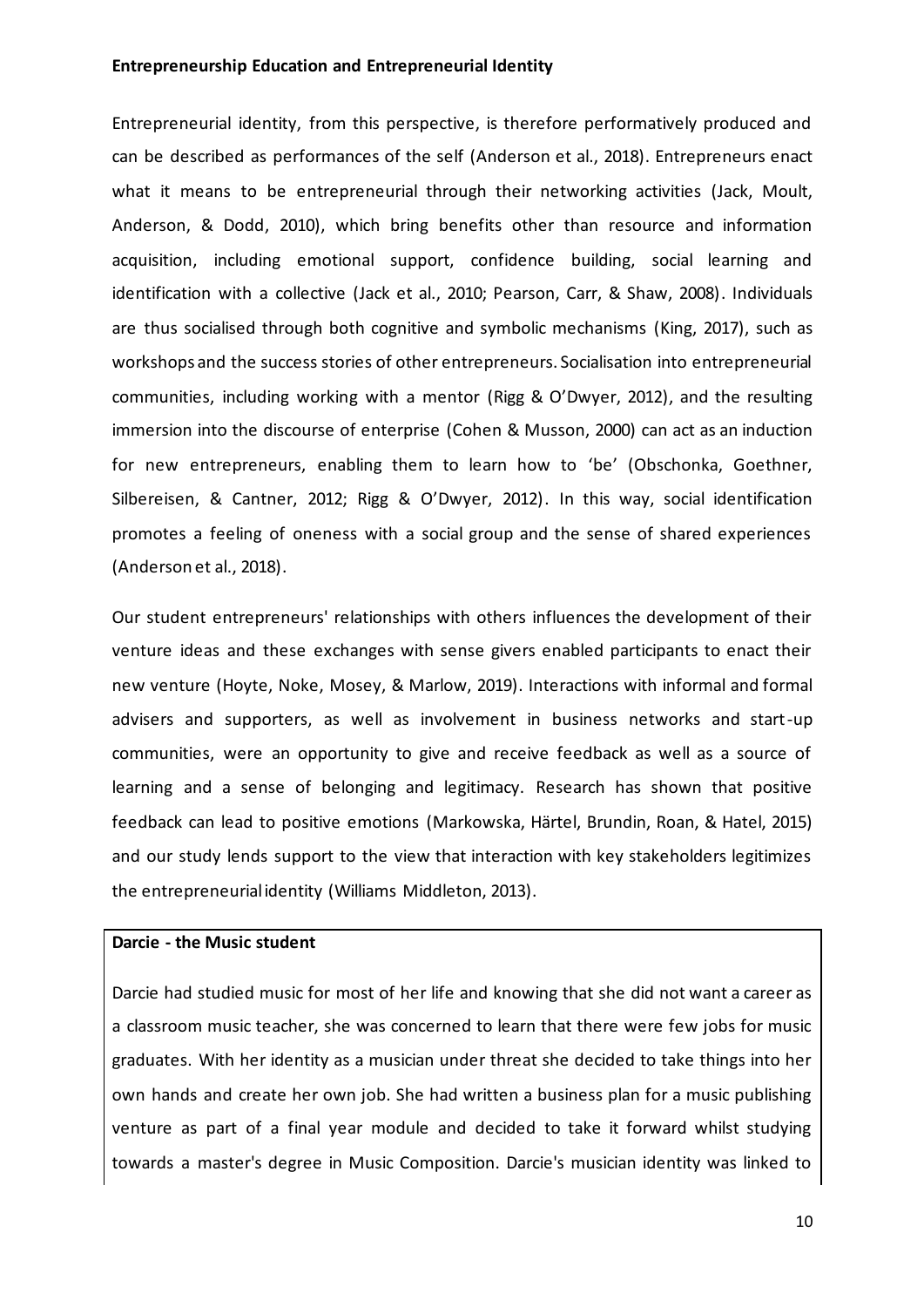the notion of career (Holmes, 2015) reinforcing the view that students of higher education often form discipline based identities (Dahlgren, Handal, Szkudlarek, & Bayer, 2007). The end of university coupled with the lack of relevant employment opportunities posed a threat to her musician identity and provided the impulse to start a music publishing venture in order to allow feelings of fulfilment and authenticity.

Darcie approached her university's enterprise support service and secured funding which enabled her to buy a professional printer. She also successfully applied for a scholarship programme promoted to students, which opened the door to training and networking opportunities within the music publishing industry. These experiences positively benefited the development of her venture in practical terms in that she was able to apply new knowledge and skills but also on a personal level by boosting her confidence in her entrepreneurial capabilities and providing her with a sense of belonging to a rele vant community.

Darcie's entrepreneurial identity developed out of her lived experience of enacting an entrepreneurial role and she began to enjoy the feeling of ownership that running the business gave her. The satisfaction gained from her achievements further reinforced he r commitment to the venture and resulted in her prioritising entrepreneurship over the potential employment opportunities which could result from her newly expanded networks.

# **Paige - the Business and Enterprise Management student**

Paige had been an animal lover all of her life and held a long-term ambition to work with dogs. However, despite some voluntary work she had little relevant experience and doubted her chances of being offered a job. Paige's need to fulfil her personal identity as an animal lover motivated her to start a small-scale venture in her final year of university. The resulting dog-walking business allowed her to immerse herself in her passion for dogs. Initially she was concerned about people taking her seriously and lacked confidence in her idea but eventually she sought out the support of the university's enterprise service. Through the service she gained access to grant funding (which enabled her to buy a van), was assigned a business mentor and became part of a start-up community.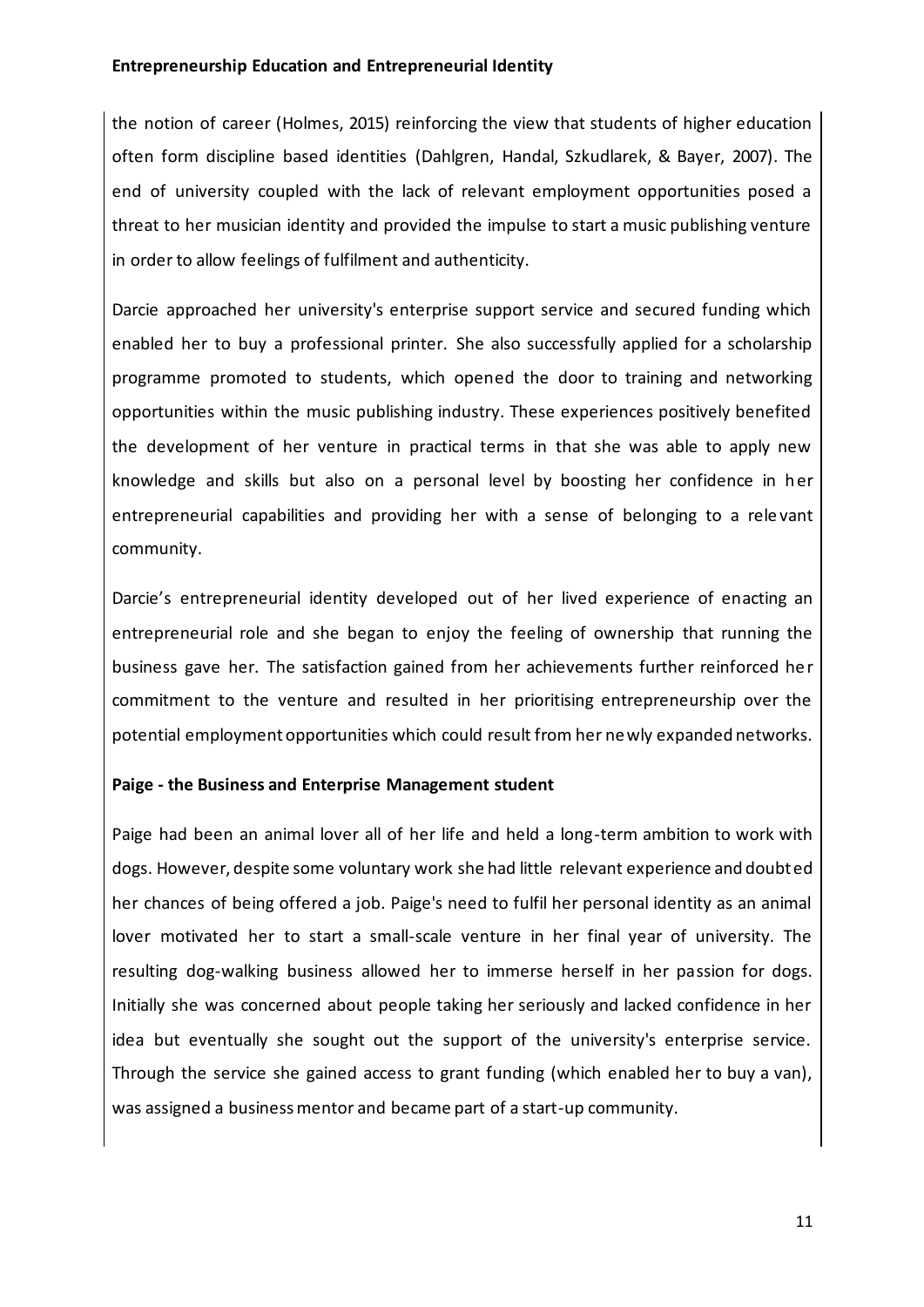She gained confidence in her entrepreneurial abilities by seeing positive outcomes to key decisions as well as customer endorsements. She researched her competitors and formed clear ideas about how she could differentiate her dog-walking business. Going against the advice she was given, Paige's increased self-confidence was shown in her determination to make her website reflect her personality. It was important to Paige to present herself and the business as one and the same by ensuring that her passion and commitment for the business was demonstrated through her website.

Although she was aware that her peers were now earning considerably more than her in their first graduate roles, Paige felt that the fulfilment gained from working with dogs and the satisfaction she felt at developing her own venture were their own measures of success. Having proved that it was financially viable, Paige began to see the dog-walking business as a starting point that would allow her to diversify into other related ventures.

Paige's entrepreneurial identity emerged as a result of enacting an entrepreneurial role and feeling part of an entrepreneurial community. The passion that motivated her to start the venture guided her in her decisions and gave her the confidence to challenge expectations. As a result, she has developed an entrepreneurial identity that is expressed through her dog-walking venture.

The participants' enactment of entrepreneurial activities and roles as well as their immersion in entrepreneurial networks and communities changed the way they saw themselves. These vignettes demonstrate that entrepreneurship was experienced as performative; a process of becoming through enactment and socialisation. New entrepreneurs undertake unfamiliar activities within new environments, make new contacts and build relationships within networks and join communities that they would not previously have had access to prior to embarking on their entrepreneurial endeavours. Thus, the enactment of entrepreneurship and the process of becoming are linked to the context in which it occurs. The accounts of their entrepreneurial experiences given by participants reveal a process of identity formation and development which was apparent in the participants' growing passion and commitment to their venture, as well as their increased confidence in their own entrepreneurial capabilities.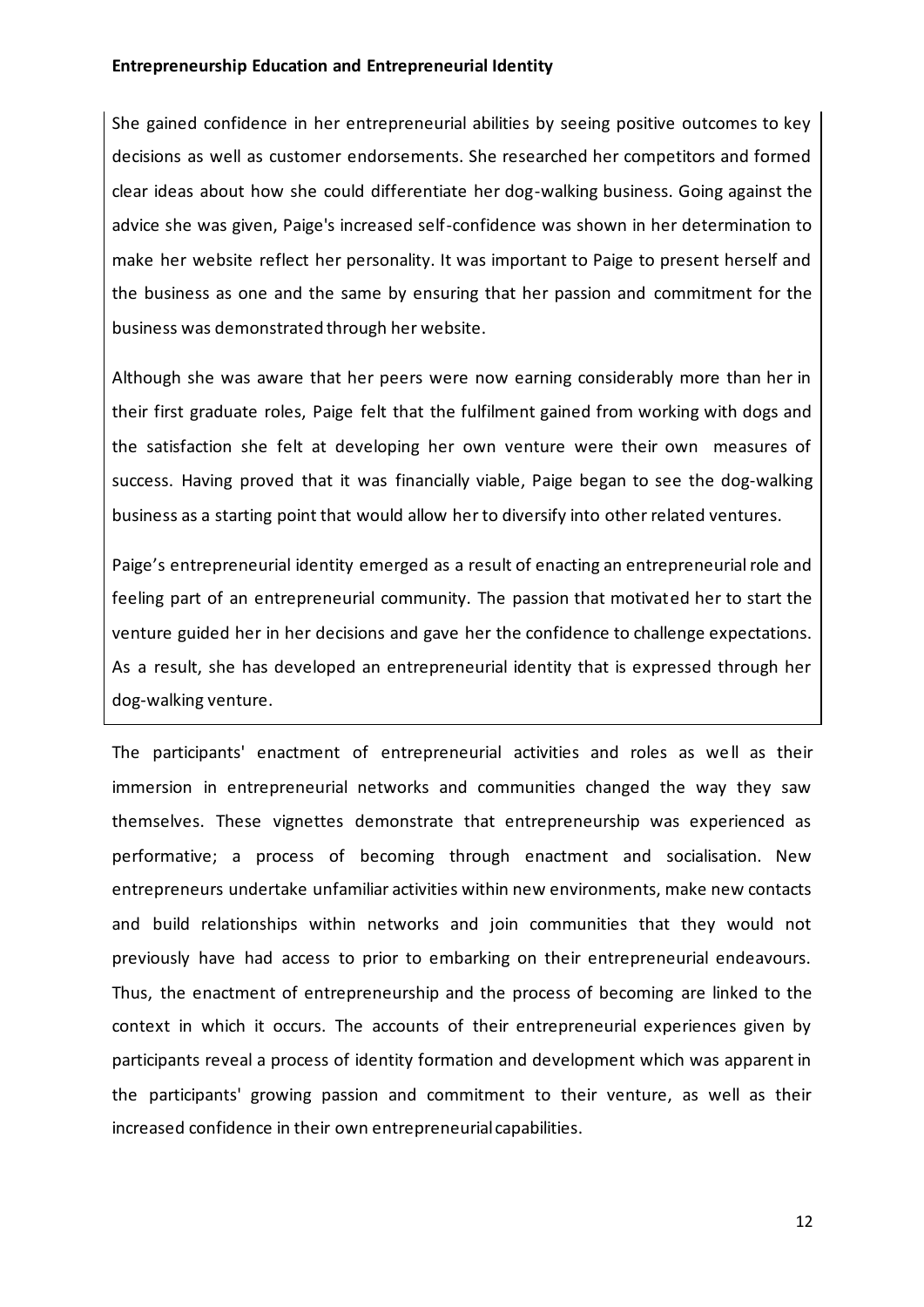Following Lewis (2004), the transformational shift into business ownership led to significant changes in the participants' sense of self. People tend to identify with activities that they are good at (Cardon & Kirk, 2015) and, for these participants, a growing confidence in their own abilities enabled them to internalise the entrepreneurial role. The positive emotions experienced in relation to their entrepreneurial activities also encouraged participants to identify with the entrepreneurial role (Markowska, Härtel, Brundin, Roan, et al., 2015). In the accounts of their entrepreneurial experiences, participants revealed that the passion for their venture stemmed from engaging in meaningful activity and, as a result, the venture was closely linked to their sense of self. This builds upon the claim that emotions play a role in the formation and reinforcement of the entrepreneurial identity (Markowska, Härtel, Brundin, & Roan, 2015) and supports the assertion that entrepreneurial passion results from engagement in activities that are meaningful to their sense of self (Cardon, Wincent, Singh, & Drnovsek, 2009).

Participants who had not previously considered an entrepreneurial career emphasised their initial lack of knowledge and experience and spoke of a growing confidence in their ability to undertake entrepreneurial tasks. This suggests that entrepreneurial confidence, or selfefficacy, can develop post start-up and, therefore, can be understood not as a static trait associated with economic motivations and driving entrepreneurial action (see Brändle, Berger, Golla, & Kuckertz, 2018) but a fluid element of entrepreneurial identity evolution. This depiction offers a more nuanced understanding of entrepreneurial identity emergence by emphasising the interrelationships between entrepreneurial passion, self-efficacy and identity.

#### **Beyond the stereotyped entrepreneur: Universities and Enterprise Education**

The myth of the heroic entrepreneur in the extant literature, likened to a deity by Farny, Frederiksen, Hannibal, & Jones (2016), leaves universities and enterprise educators in danger of focusing on entrepreneurial success resulting in students aspiring to unattainable goals. Within entrepreneurship education, the focus on the success of exemplars can reinforce the myth and result in students missing opportunities to approach entrepreneurship as a team effort as well as to learn from failure (Rae, 2006; Williams Middleton, 2013). Indeed, Henderson & Robertson, (1999) found that it was young people's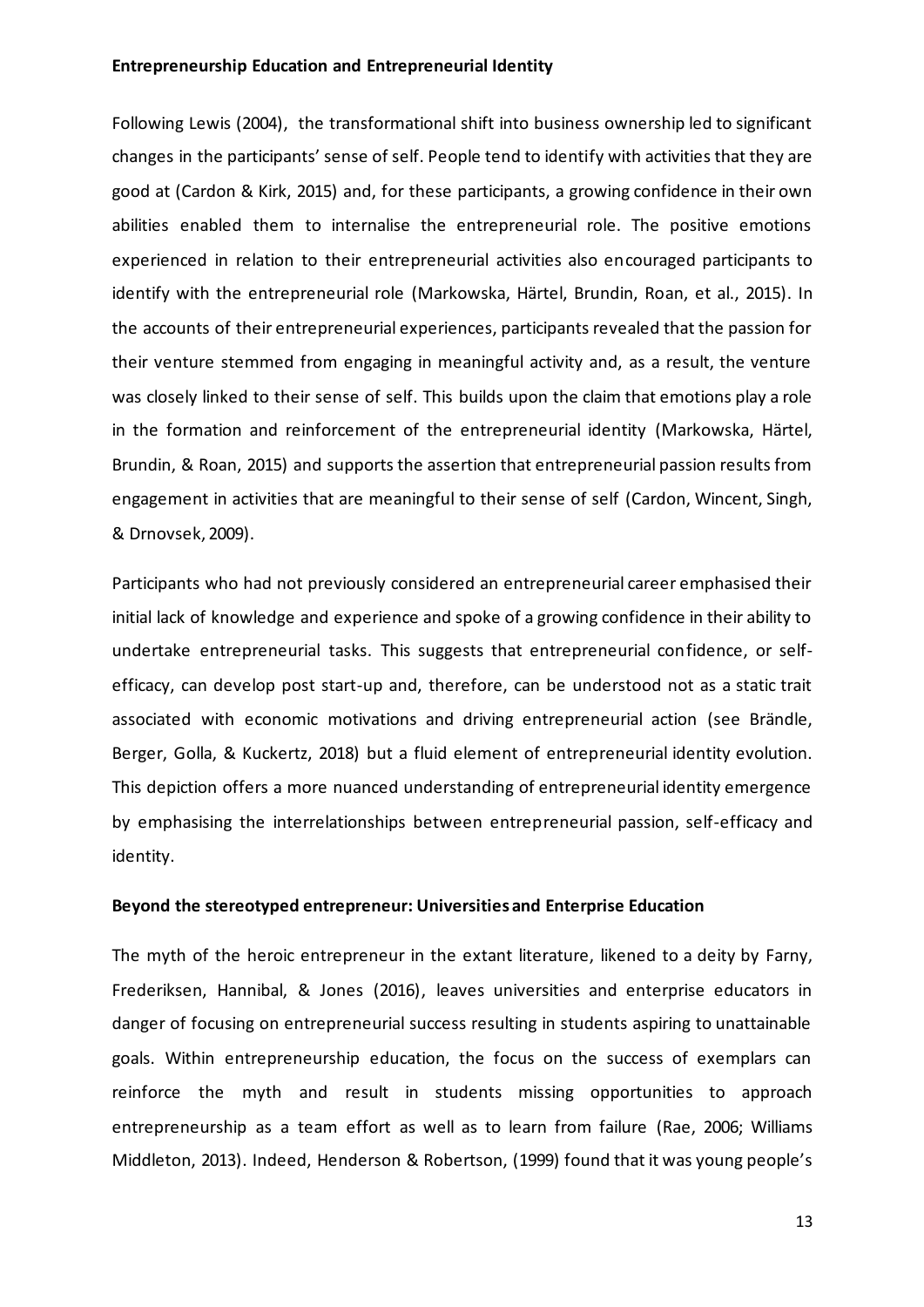attitudes to entrepreneurs that prevented many of them considering entrepreneurship as a career choice, suggesting that if they did not identify with these traits then they would not pursue new venture creation. As with the vignettes presented here, the majority of their respondents actively engaging in entrepreneurship education felt that they lacked (amongst other characteristics) an innate propensity for risk-taking required to be a successful entrepreneur (Henderson & Robertson, 1999). In addition, female graduates are less likely to opt for an entrepreneurial career than their male counterparts (Connolly, O'Gorman, & Bogue, 2003).

Collectively, these findings suggest that providing students with structured opportunities to reflect individually and collectively on their values, passions and motivations as well as the values, passions and motivations of a broad range of entrepreneurs can promote entrepreneurial empowerment (Santos, Neumeyer, & Morris, 2019) as well as develop selfawareness and self-efficacy. Through their enhanced self-awareness, students can create ventures that enable them to experience feelings of authenticity and compatibility with their overall sense of self thereby enhancing their motivation to persevere.

Students can also be encouraged to critique representations of the entrepreneur in the entrepreneurship literature as well as the media. The emphasis of the initial stages of entrepreneurship programmes should be on encouraging students to consider what type of entrepreneur they want to become by enabling them to recognise their agency in the crafting of their entrepreneurial identity, rather than emphasising the need to emulate those entrepreneurs celebrated by the media. In this way, entrepreneurship programmes can equip students to overcome difficulties by enabling them to create ventures that fulfil their identity needs and provide them with a sense of authenticity.

Given that the enactment of entrepreneurial activities prompts entrepreneurial identity emergence, the curriculum should also include opportunities for students to experience entrepreneurship, albeit in simulated circumstances or small-scale projects. Concrete experiences contribute to the development of students' belief in their ability to perform entrepreneurial activities (Santos, Neumeyer, & Morris, 2019). In addition, it is suggested that receiving feedback on the development of their business empowers aspiring entrepreneurs and increases their self-belief (Santos et al., 2019). Therefore, in order to

14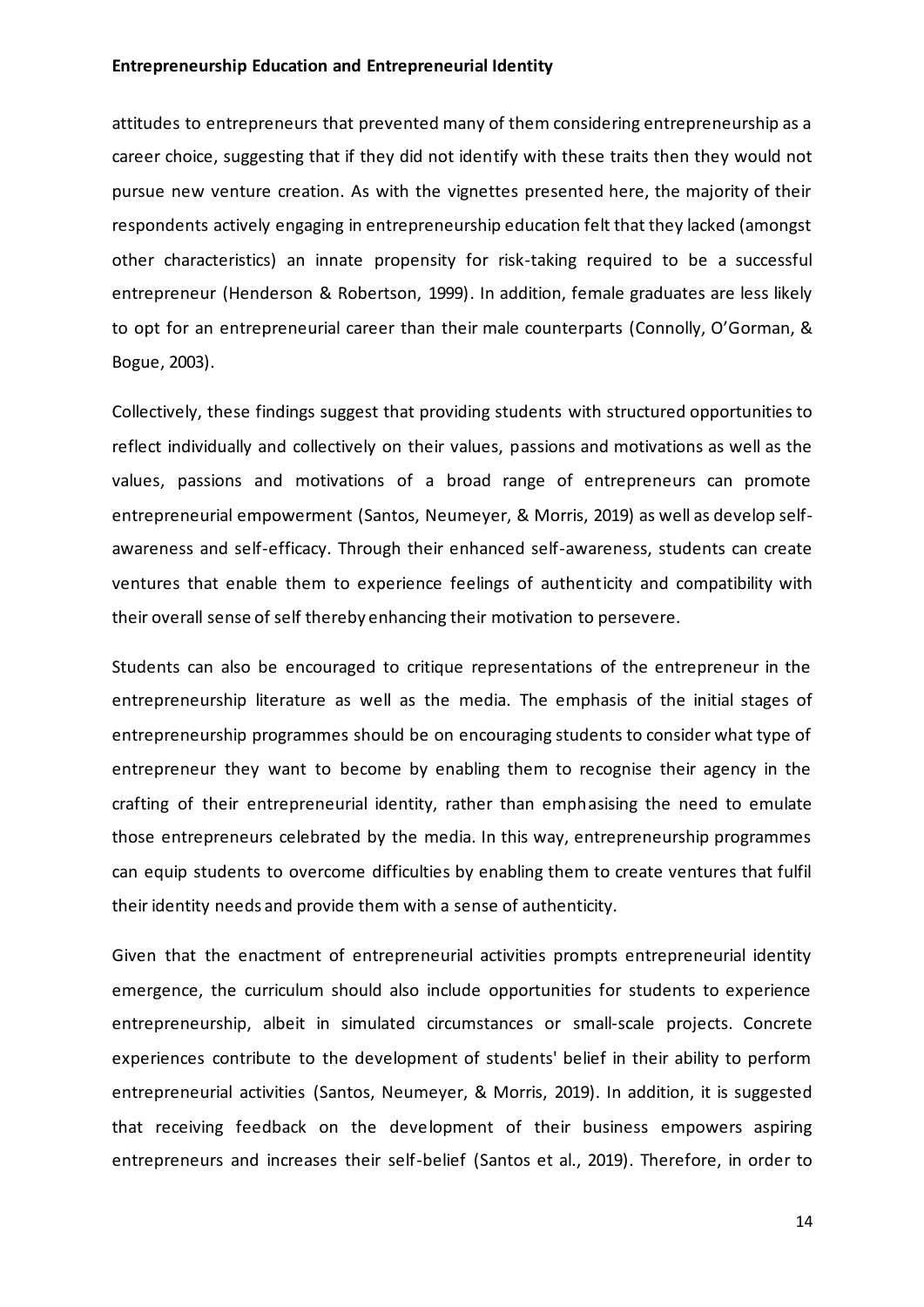promote identity development through socialisation and belonging, educational institutions can create start-up communities on campus as well as facilitate connections with mentors and established business networks through the creation of co-working spaces, informal and formal events and social media networking.

An awareness of potential ambivalence and even aversion to the term 'entrepreneur' could lead educators to consider how they present their offer to different groups. Given that the majority of private sector business activity is classed as micro-business and self-employment (Galloway et al., 2019), this study questions the use of high growth discourse. The findings suggest that a more inclusive language of start-up support is required that recognises the entrepreneur as an individual made up of multiple identities and not as a generic entrepreneur.

Prevailing social discourses can restrict and even prevent an individual developing their own entrepreneurial identity (Down & Giazitzoglu, 2014; Gill, 2017). Following Lewis & Llewellyn (2004), the student entrepreneurs in the study were often ambivalent about the label 'entrepreneur' and, whilst they actively accepted aspects of the stereotypical entrepreneur that were relevant and meaningful to them, they rejected other characteristics that were incompatible with their sense of self. Therefore, in contrast to the view that emphasises the power of prevailing social discourses in identity construction (see Ainsworth & Hardy, 2008 and Cohen & Musson, 2000), the participants' evolving entrepreneurial identities, although influenced by the social discourse, were not just passively received but actively shaped.

#### **Conclusion**

Given entrepreneurial identity within entrepreneurship education is not well understood (Nabi et al., 2017), this study makes visible other types of entrepreneurs who do not conform to the entrepreneurial stereotype. Thus, it is argued that people who do not identify with the entrepreneurial role can also become entrepreneurs. This challenges taken-for-granted assumptions entrenched in the characterisation of the homogenous entrepreneur (Jones, 2014) and suggests that individuals can arrive at entrepreneurship in different ways; not necessarily because of a fixed set of attributes.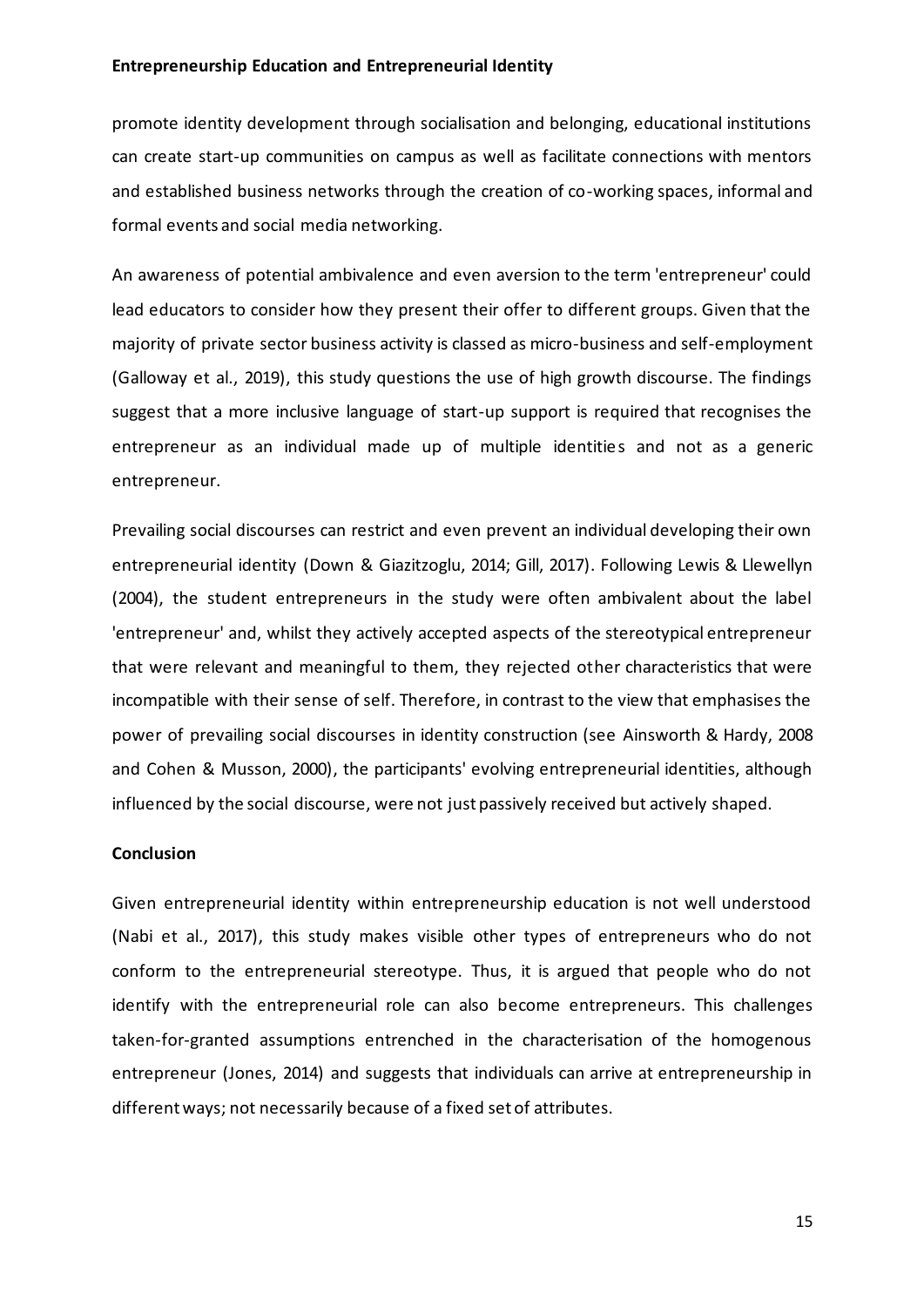Taking an identity perspective, therefore, calls into question the theoretical entrepreneur as an autonomous lone operator. The entrepreneurs in this study sought out contact with networks and were embedded in entrepreneurial communities. Following Anderson et al. (2018) and Rae (2004), the study suggests that a sense of belonging, receiving feedback, and gaining endorsements prompted entrepreneurial identity emergence. Belonging to a community of practice can impact on individual identity (Wenger, 1999) and the study offers insights into how entrepreneurial communities of practice can stimulate the evolution of entrepreneurial identities through sharing experiences with like-minded people, and the positive emotions and self-confidence this generates.

#### Implications of the study

The study has implications for the design and implementation of curricula of entrepreneurship courses. Firstly, critical engagement with discourses of privilege and deficit could be incorporated into entrepreneurship courses in order to avoid designing programmes (and the selection criteria for entry on to these programmes) which reinforce narrow representations of the entrepreneur (Jones, 2014, 2015). One way this can be achieved is to include guest speakers and case studies from a broad range of entrepreneurs and venture types. Students should also be encouraged to critique representations of the entrepreneur in the entrepreneurship literature as well as the media in order to develop a more rounded view of who entrepreneurs may be.

Furthermore, induction onto entrepreneurship programmes should encourage students to consider what type of entrepreneur they want to become from the outset by enabling them to recognise their agency in the crafting of their entrepreneurial identity rather than emphasising the need to emulate those entrepreneurs celebrated by the media.

Accordingly, entrepreneurship programmes should be re-designed to stimulate entrepreneurial identity development, rather than the traditional emphasis on the development of skills and knowledge which are assumed to be deficient in the student (Jones, 2014). Given that the performance of the entrepreneurial role and socialisation into entrepreneurial communities prompts entrepreneurial identity emergence, courses should centre around opportunities, real or simulated, to undertake entrepreneurial activities and projects. In order for students to develop a sense of belonging, educational institutions can

16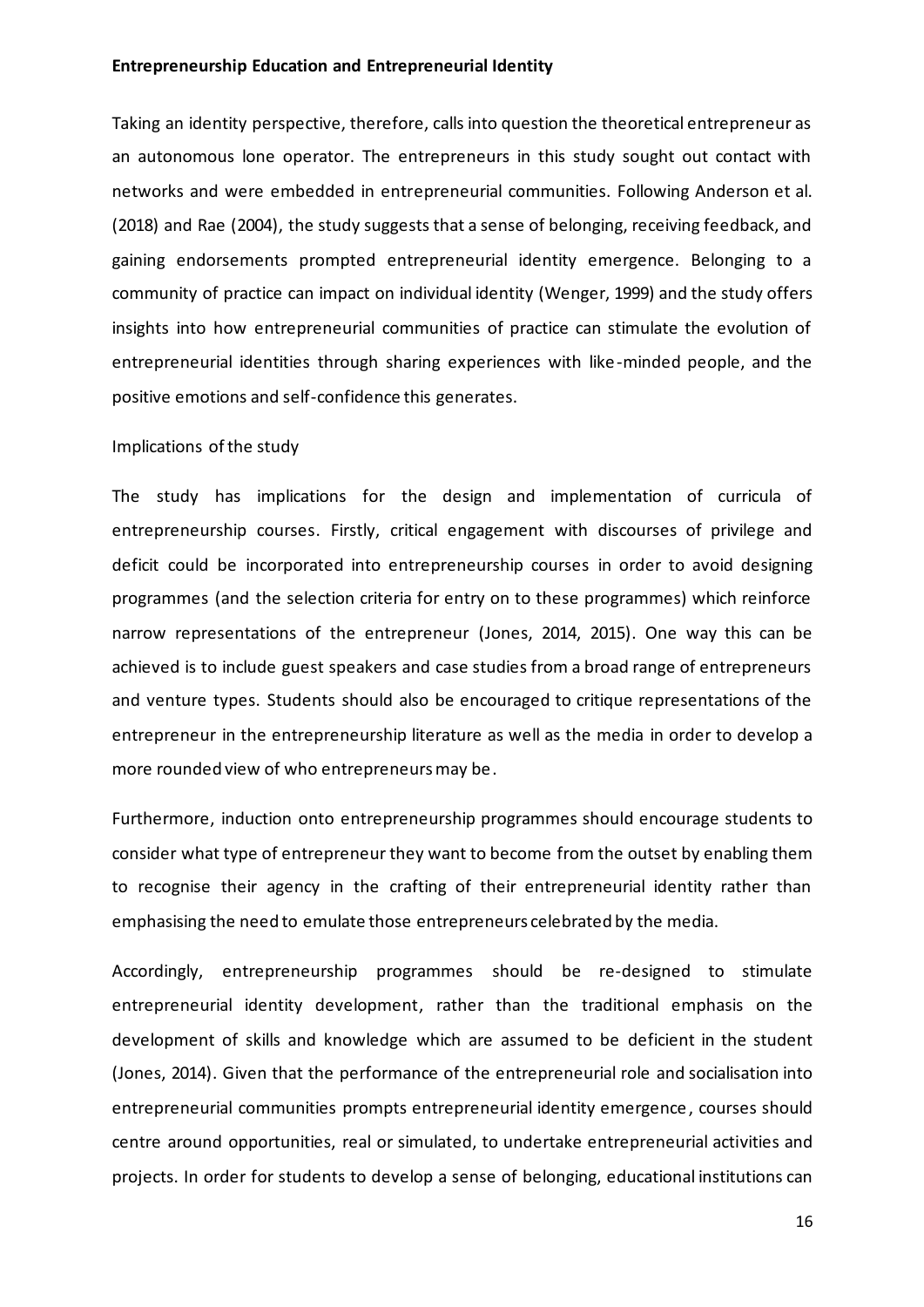create start-up communities on campus as well as facilitate connections with mentors and established business networks through the creation of co-working spaces, informal and formal events and social media networking.

Limitations of the study and areas for future research

The study shows that further insights can be gained by researching all types of entrepreneurs and entrepreneurship. However, it represents a snap shot in time and therefore cannot provide insights into the long term impact of identity formation on the entrepreneurial experience. A longitudinal study could usefully explore the entrepreneurial experience over time and provide insights into how identities influence the strategic direction of the business.

The research is informed solely by the Western depiction of the stereotypical entrepreneur. Utilising alternative ways of 'knowing' the entrepreneur and entrepreneurship through different socio-cultural lenses (for example from the Global South) would provide more diverse understandings of identities, processes of identity formation and insights into spatial variations.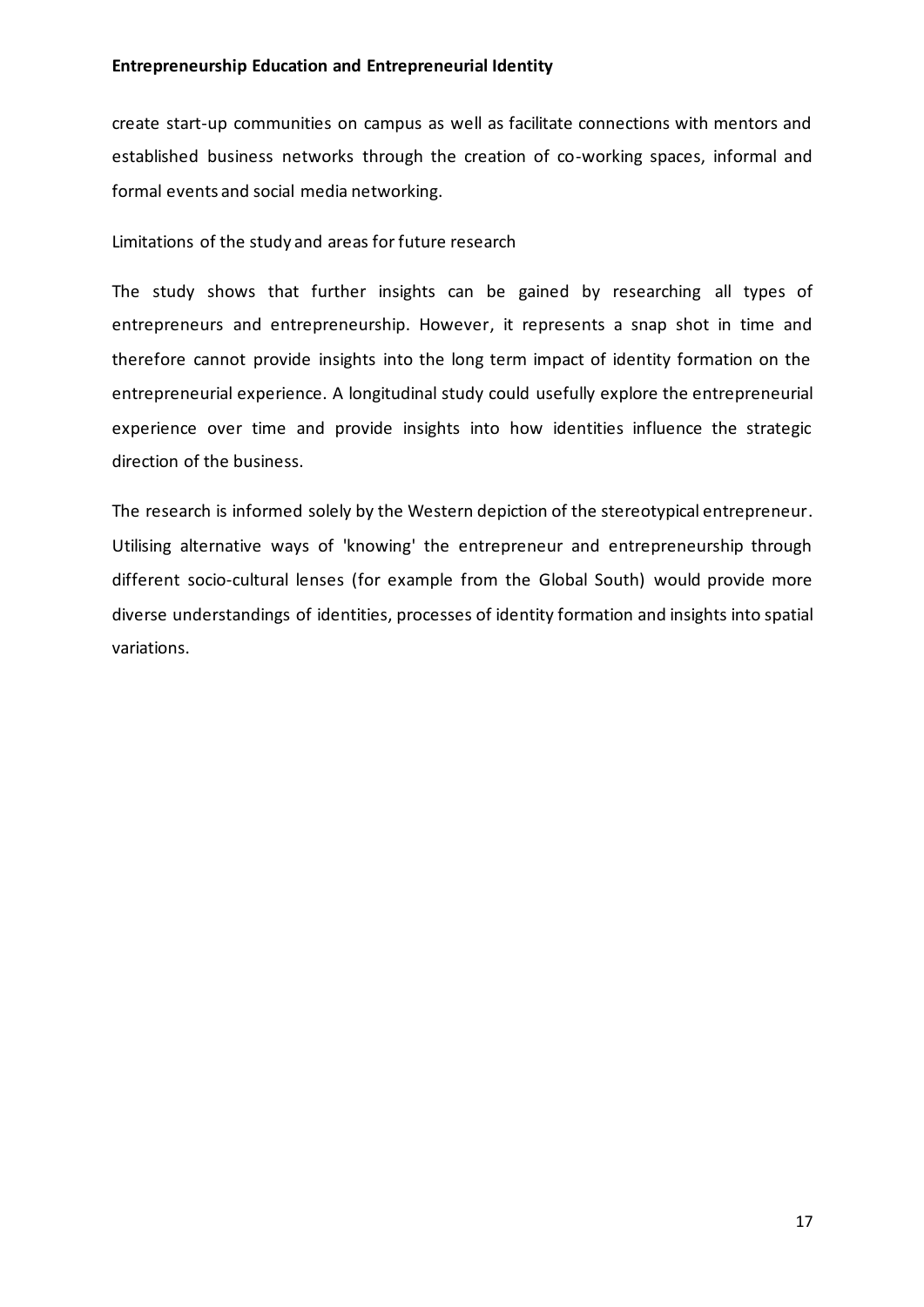#### **References**

- Acs, Z. J., & Audretsch, D. B. (2003). *Handbook of Entrepreneurship Research: An interdisciplinary survey and introduction*. (D. B. Acs, Z. J., & Audretsch, Ed.). https://doi.org/10.1007/978-1-4419-1191-9
- Ahl, H. (2006). Why Research on Women Entrepreneurs Needs New Directions, (1984), 595– 621. https://doi.org/10.1111/j.1540-6520.2010.00396.x
- Ainsworth, S., & Hardy, C. (2008). The enterprising self: An unsuitable job for an older worker. *Organization*, *15*(3), 389–405. https://doi.org/10.1177/1350508408088536
- Anderson, A. R., Warren, L., & Bensemann, J. (2018). Identity, Enactment, and Entrepreneurship Engagement in a Declining Place. *Journal of Small Business Management*. https://doi.org/10.1111/jsbm.12406
- Blackburn, R., & Kovalainen, A. (2009). Researching small firms and entrepreneurship: Past, present and future. *International Journal of Management Reviews*, *11*(2), 127–148. https://doi.org/10.1111/j.1468-2370.2008.00254.x
- Brändle, L., Berger, E. S. C., Golla, S., & Kuckertz, A. (2018). I am what I am How nascent entrepreneurs' social identity affects their entrepreneurial self-efficacy. *Journal of Business Venturing Insights*, *9*, 17–23. https://doi.org/10.1016/j.jbvi.2017.12.001
- Cardon, M. S., & Kirk, C. P. (2015). Entrepreneurial Passion as Mediator of the Self-Efficacy to Persistence Relationship. *Entrepreneurship: Theory and Practice*, *39*(5), 1027–1050. https://doi.org/10.1111/etap.12089
- Cardon, M. S., Wincent, J., Singh, J., & Drnovsek, M. (2009). The nature and experience of entrepreneurial passion. *Academy of Management Review*. https://doi.org/10.5465/AMR.2009.40633190
- Cohen, L., & Musson, G. (2000). Entrepreneurial Identities: Reflections from Two Case Studies. *Organization*, *71*(1), 31–48. https://doi.org/10.1177/135050840071003
- Connolly, R., O'Gorman, B., & Bogue, J. (2003). Are the barriers to business start-up greater for female recent graduate entrepreneurs (FRGES) than male recent graduate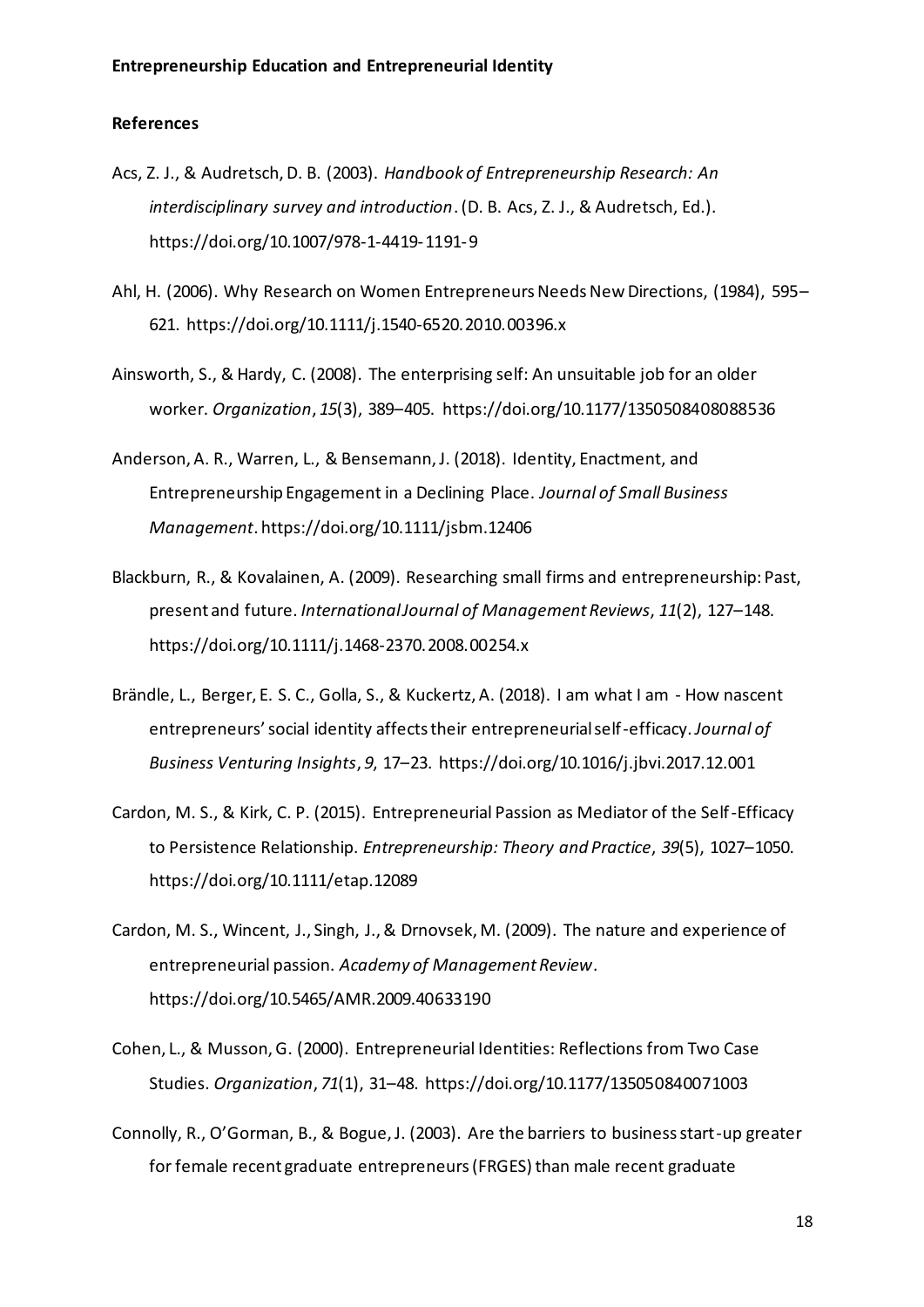entrepreneurs (MRGES)?. New Perspectives on Women Entrepreneurs. In J. Butler (Ed.), *New Perspectives on Women Entrepreneurs* (Vol. 151–180). Information Age Publishing.

- Cope, J. (2005). Researching Entrepreneurship through Phenomenological Inquiry: Philosophical and Methodological Issues. *International Small Business Journal*, *23*(2), 163–189. https://doi.org/10.1177/0266242605050511
- Cope, Jason. (2011). Entrepreneurial learning from failure: An interpretative phenomenological analysis. *Journal of Business Venturing*, *26*(6), 604–623. https://doi.org/10.1016/j.jbusvent.2010.06.002
- Dahlgren, L. O., Handal, G., Szkudlarek, T., & Bayer, M. (2007). Students as journeymen between cultures of higher education and work: A comparative european project on the transition from higher education to working life. *Higher Education in Europe*. https://doi.org/10.1080/03797720802066005
- Down, Simon & Giazitzoglu, A. (2014). Identity and Entrepreneurship. In T. Welter, F. and Baker (Ed.), *Routledge Companion to Entrepreneurship* (pp. 102–115). London: Routledge.

Down, S. (2010). *Enterprise, entrepreneurship and small business*. Sage.

- Down, S., & Reveley, J. (2004). Generational Encounters and the Social Formation of Entrepreneurial Identity: 'Young Guns' and 'Old Farts.' *Organization*. https://doi.org/10.1177/1350508404030381
- Drakopoulou Dodd, S., & Anderson, A. R. (2007). Mumpsimus and the mything of the individualistic entrepreneur. *International Small Business Journal*, *25*(4), 341–360. https://doi.org/10.1177/0266242607078561
- Essers, C., & Benschop, Y. (2007). Enterprising identities: Female entrepreneurs of Moroccan or Turkish origin in the Netherlands. *Organization Studies*, *28*(1), 49–69. https://doi.org/10.1177/0170840607068256

Farny, S., Frederiksen, S. H., Hannibal, M., & Jones, S. (2016). Entrepreneurship & Regional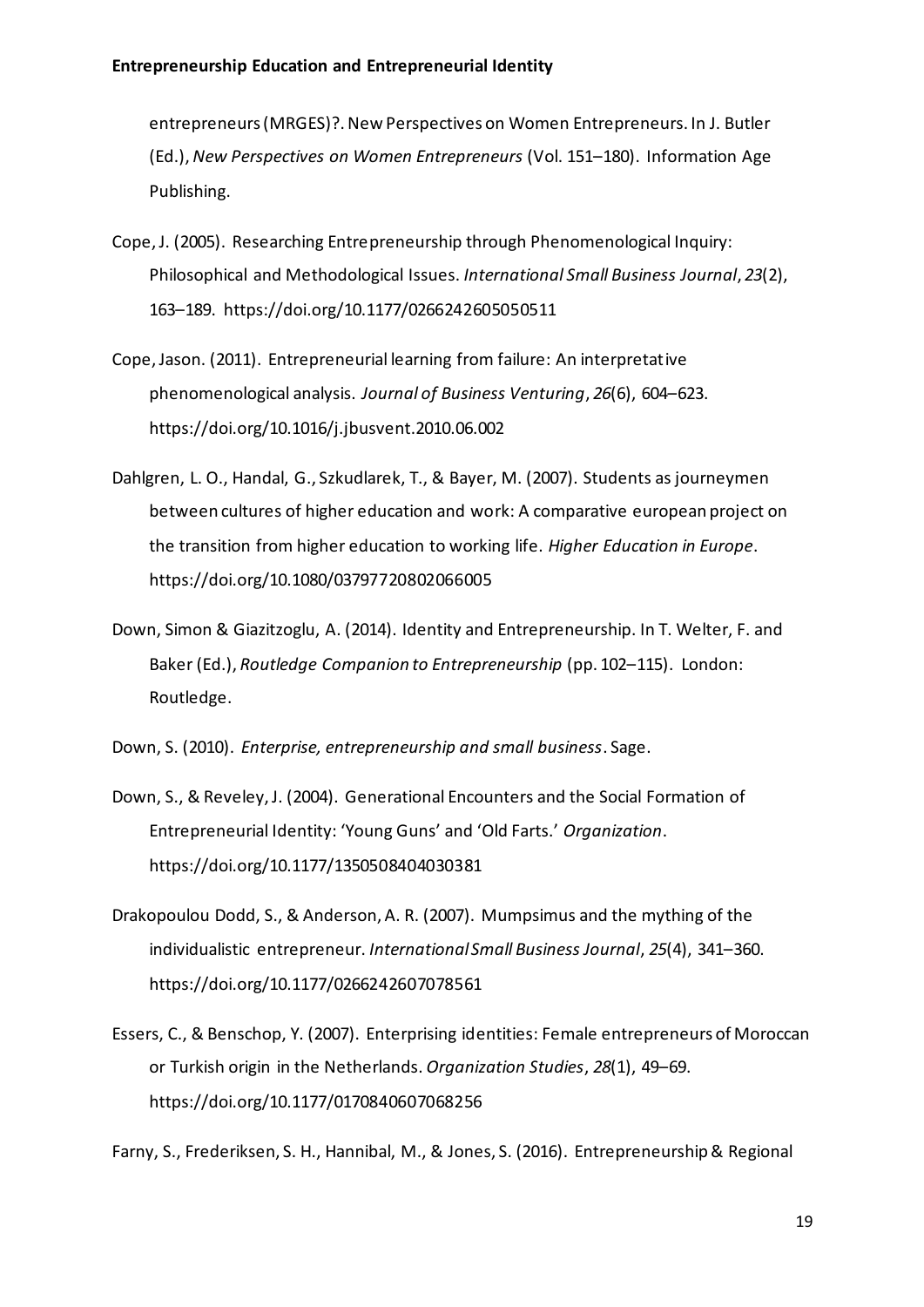Development An International Journal A CULTure of entrepreneurship education. https://doi.org/10.1080/08985626.2016.1221228org/10.1080/08985626.2016.122122 8

- Galloway, L., Kapasi, I., & Wimalasena, L. (2019). A theory of venturing: A critical realist explanation of why my father is not like Richard Branson. *International Small Business Journal: Researching Entrepreneurship*, 1–16. https://doi.org/10.1177/0266242619837838
- Gibb, A. A. (2012). SME Policy, Academic Research and the Growth of Ignorance, Mythical Concepts, Myths, Assumptions, Rituals and Confusions. *International Small Business Journal*, *18*(3). https://doi.org/10.1177/07399863870092005
- Gill, M. J. (2015). Elite identity and status anxiety: An interpretative phenomenological analysis of management consultants. *Organization*, *22*(3), 306–325. https://doi.org/10.1177/1350508413514287
- Gill, R. (2017). The entrepreneur in the age of the discursive reproduction: whence comes entrepreneurial identity? In *Entrepreneurial Identity: the process of becoming an entrepreneur* (pp. 31–57).
- Gruber, M., & MacMillan, I. C. (2017). Entrepreneurial Behavior: A Reconceptualization and Extension Based on Identity Theory. *Strategic Entrepreneurship Journal*. https://doi.org/10.1002/sej.1262
- Hatt, L. (2018). Threshold concepts in entrepreneurship the entrepreneurs' perspective. *Education and Training*, *60*(2), 155–167. https://doi.org/10.1108/ET-08-2017-0119
- Henderson, R., & Robertson, M. (1999). Who wants to be an entrepreneur? Young adult attitudes to entrepreneurship as a career. *Education + Training*, *41*(5), 236–245. https://doi.org/10.1108/00400919910279973
- Holmes, L. M. (2015). Becoming a graduate: The warranting of an emergent identity. *Education and Training*, *57*(2), 219–238. https://doi.org/10.1108/ET-08-2013-0100

Hoyte, C., Noke, H., Mosey, S., & Marlow, S. (2019). From venture idea to venture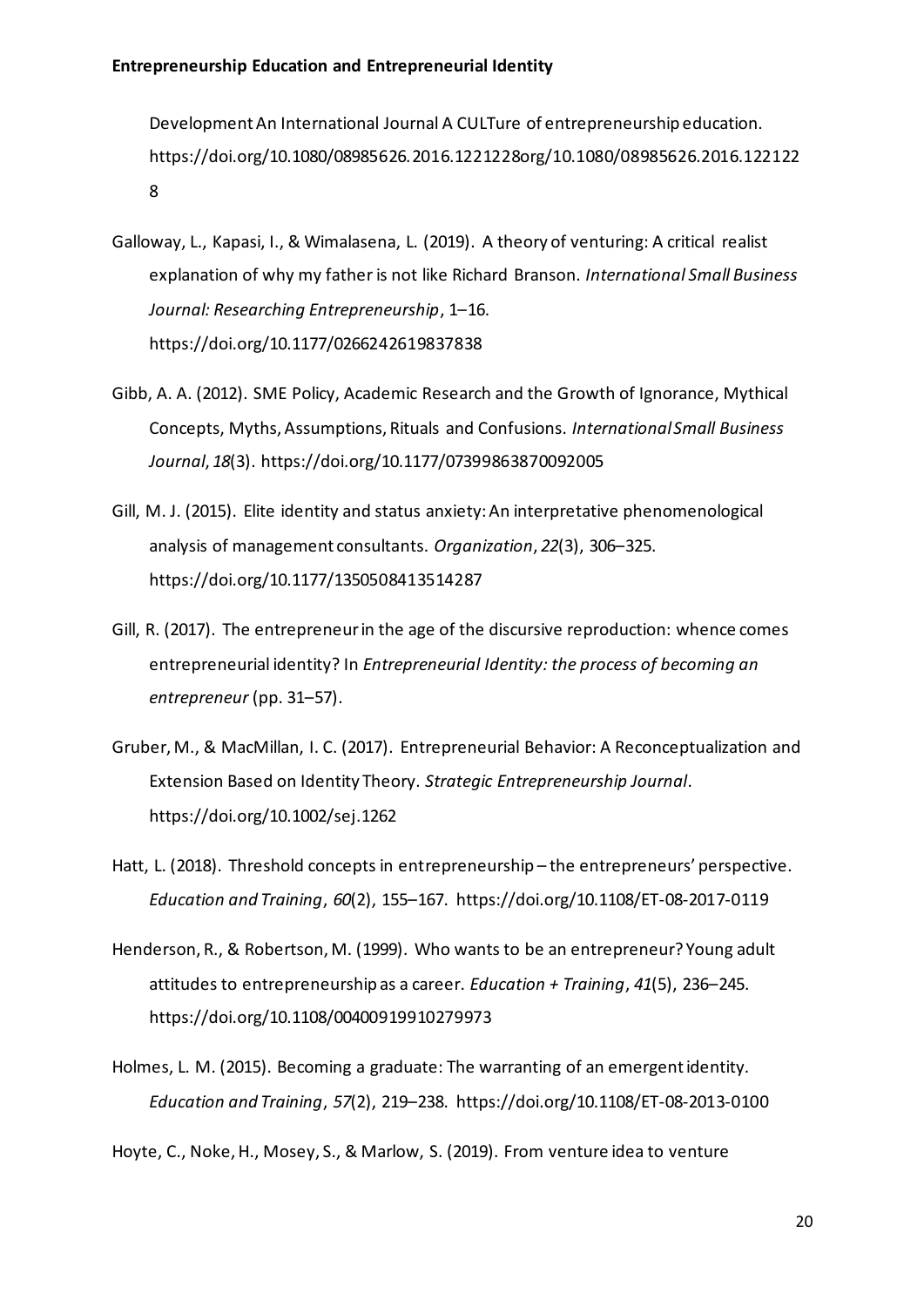formation : The role of sensemaking , sensegiving and sense receiving. *International Small Business Journal*, *37*(3), 268–288. https://doi.org/10.1177/0266242618818876

- Jack, S., Moult, S., Anderson, A. R., & Dodd, S. (2010). An entrepreneurial network evolving: Patterns of change. *International Small Business Journal*. https://doi.org/10.1177/0266242610363525
- Jones, S. (2014). Gendered discourses of entrepreneurship in UK higher education: The fictive entrepreneur and the fictive student. *International Small Business Journal*, *32*(3), 237–258. https://doi.org/10.1177/0266242612453933
- Jones, S. (2015). "You would expect the successful person to be the man": Gendered symbolic violence in UK HE entrepreneurship education. *International Journal of Gender and Entrepreneurship*, *7*(3), 303–320. https://doi.org/10.1108/IJGE-03-2013- 0025
- King, D. (2017). Becoming Business-Like: Governing the Nonprofit Professional. *Nonprofit and Voluntary Sector Quarterly*, *46*(2), 241–260. https://doi.org/10.1177/0899764016663321
- Kvale, S. (1983). The Qualitative Research Interview A Phenomenological and Hermeneutical Mode of Understanding. *Journal of Phenomenological Psychology*, *14*(2), 171–196.
- Lerner, D. A., Hunt, R. A., & Dimov, D. (2018). Action! Moving beyond the intendedlyrational logics of entrepreneurship. *Journal of Business Venturing*, *33*(1), 52–69. https://doi.org/10.1016/j.jbusvent.2017.10.002
- Lewis, P. (2004). Developing an Entrepreneurial Identity. *The International Journal of Entrepreneurship and Innovation*, *5*(1), 59–64. Retrieved from http://www.brunel.ac.uk/about/acad/bbs/research/centres/brese/bresepro/eei
- Lewis, P., & Llewellyn, N. (2004). Special issue: Enterprise and entrepreneurial identity Introduction. *ENTREPRENEURSHIP AND INNOVATION*, *5*(1).
- Markowska, M., Härtel, C. E. J., Brundin, E., & Roan, A. (2015). A dynamic model of entrepreneurial identification and dis-identification: An emotions perspective. In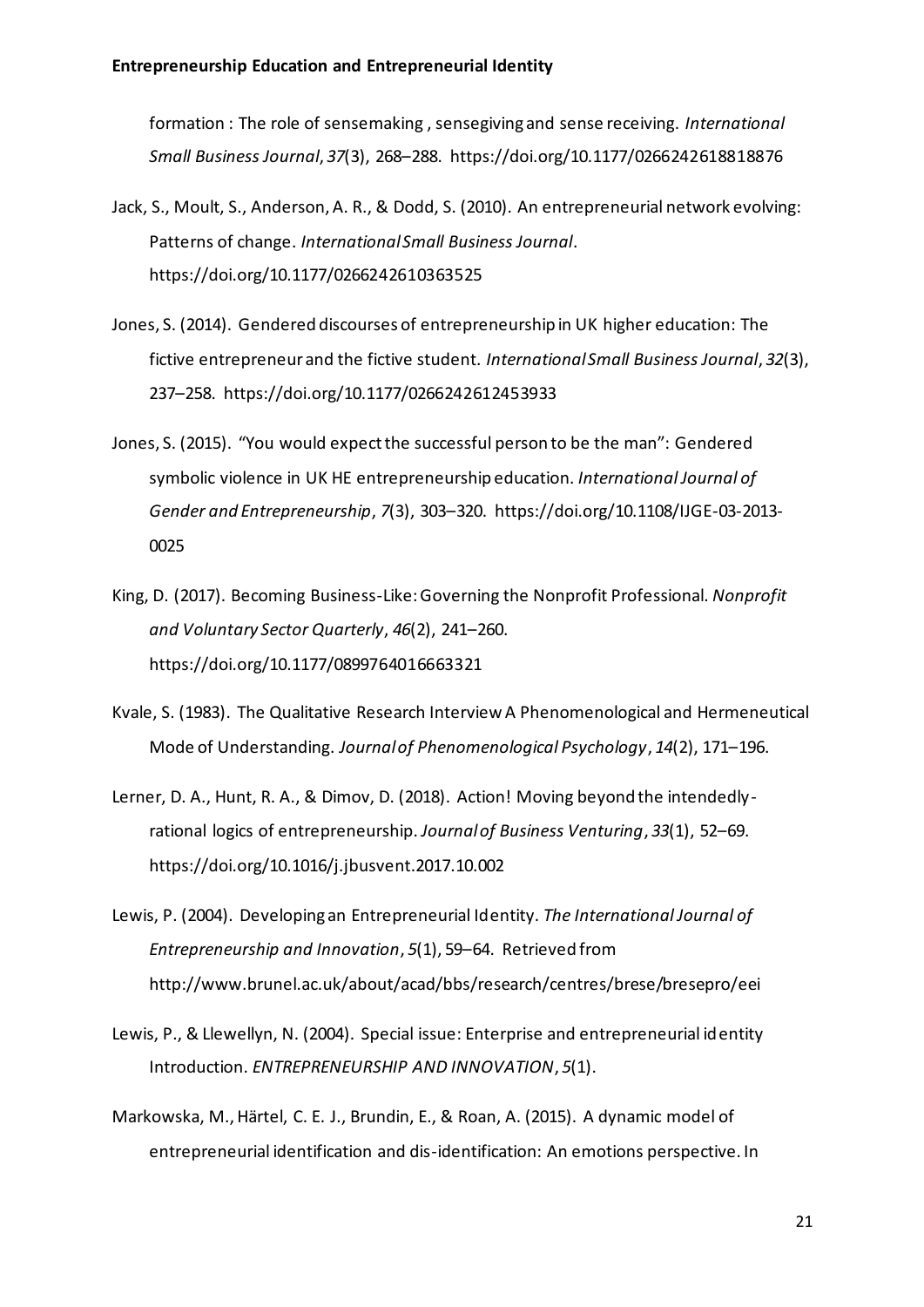*Research on Emotion in Organizations*. https://doi.org/10.1108/S1746- 979120150000011009

- Markowska, M., Härtel, C. E. J., Brundin, E., Roan, A., & Hatel, C. E. J. (2015). New Ways of Studying Emotions in Organizations A Dynamic Model of Entrepreneurial Identification and Dis-Identification: An Emotions Perspective *Downloaded by UNIVERSITY OF QUEENSLAND At*, *19*, 58–16. https://doi.org/10.1108/S1746-979120150000011009
- Martínez, D., Mora, J. G., & Vila, L. E. (2007). Entrepreneurs, the self-employed and employees amongst young European higher education graduates. *European Journal of Education*, *42*(1), 99–117. https://doi.org/10.1111/j.1465-3435.2007.00285.x
- Matlay, H., & Carey, C. (2007). Entrepreneurship education in the UK: a longitudinal perspective Entrepreneurship education in the UK: a longitudinal perspective. *Journal of Small Business and Enterprise Development*, *14*(2), 252–263. https://doi.org/10.1108/14626000810871691
- Murnieks, C. Y., & Mosakowski, E. M. (2006). Who am I? Looking inside the "entrepreneurial identity." *Frontiers of Entrepreneurship Research*, *27*, 5. Retrieved from http://ssrn.com/abstract=1064901
- Nabi, G., Liñán, F., Krueger, N., Fayolle, A., & Walmsley, A. (2017). The impact of entrepreneurship education in higher education: A systematic review and research agenda. *Academy of Management Learning & Education*, *16*(2), 277–299. https://doi.org/10.5465/amle.2015.0026
- National Council for Graduate Entrepreneurship. (2008). *Developing Entrepreneurial Graduates*(Vol. 26).
- Obschonka, M., Goethner, M., Silbereisen, R. K., & Cantner, U. (2012). Social identity and the transition to entrepreneurship: The role of group identification with workplace peers. *Journal of Vocational Behavior*, *80*(1), 137–147. https://doi.org/10.1016/j.jvb.2011.05.007
- Obschonka, M., Silbereisen, R. K., Cantner, U., & Goethner, M. (2015). Entrepreneurial Self-Identity: Predictors and Effects Within the Theory of Planned Behavior Framework.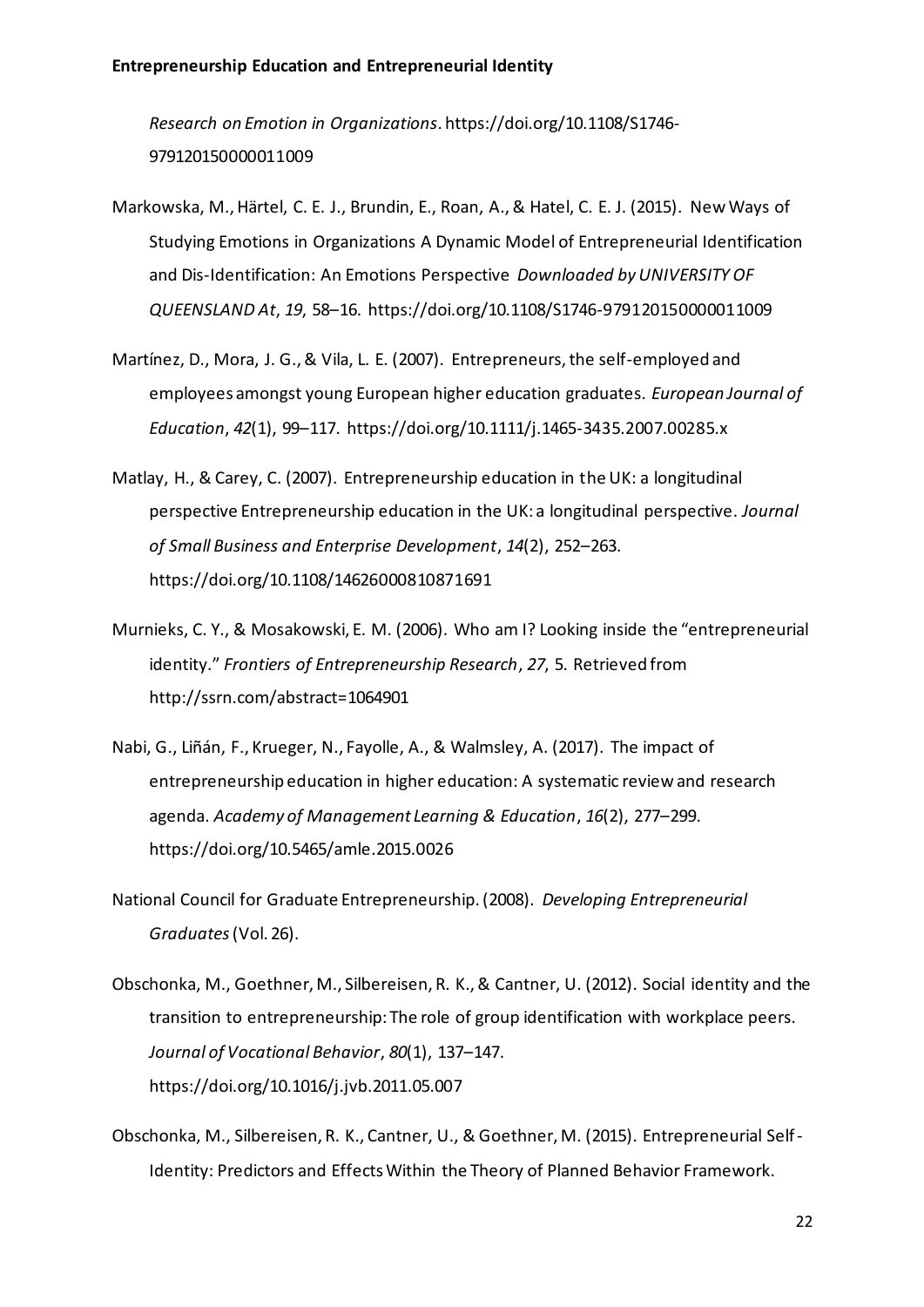*Journal of Business and Psychology*, *30*(4), 773–794. https://doi.org/10.1007/s10869- 014-9385-2

- Ogbor, J. O. (2000). Mythicizing and Reification in Entrepreneurial Discourse: Ideology-Critique of Entrepreneurial Studies. *Journal of Management Studies*. https://doi.org/10.1111/1467-6486.00196
- Parker, M. (1997). Dividing Organisations & Multiplying Identities. In R. Hetherington, K. & Munro (Ed.), *Ideas of Difference: Social Spaces & the Labour of Division*. Blackwell.

Patton, M. Q. (2002). *Qualitative Research and Evaluation Methods*. Sage Publications.

- Pearson, A. W., Carr, J. C., & Shaw, J. C. (2008). *Toward a Theory of Familiness: A Social Capital Perspective*.
- Pietkiewicz, I., & Smith, J. A. (2014). A practical guide to using Interpretative Phenomenological Analysis in qualitative research psychology. *Czasopismo Psychologiczne Psychological Journal*, *20*(1), 7–14. https://doi.org/10.14691/CPPJ.20.1.7
- Politis, D., Winborg, J., & Dahlstrand, Å. L. (2012). Exploring the resource logic of student entrepreneurs. *International Small Business Journal*, *30*(6), 659–683. https://doi.org/10.1177/0266242610383445
- Powell, E. E., & Baker, T. (2014). It's what you make of it: Founder identity and enacting strategic responses to adversity. *Academy of Management Journal*, *57*(5). https://doi.org/10.5465/amj.2012.0454
- Rae, D. (2004). Entrepreneurial learning: A practical model from the creative industries. *Education + Training*, *46*(8), 492–500. https://doi.org/10.1108/00400910410569614
- Rae, D. (2006). Entrepreneurial learning: A conceptual framework for technology-based enterprise. *Technology Analysis and Strategic Management*, *18*(1), 39–56. https://doi.org/10.1080/09537320500520494
- Rigg, C., & O'Dwyer, B. (2012). Becoming an entrepreneur: Researching the role of mentors in identity construction. *Education and Training*.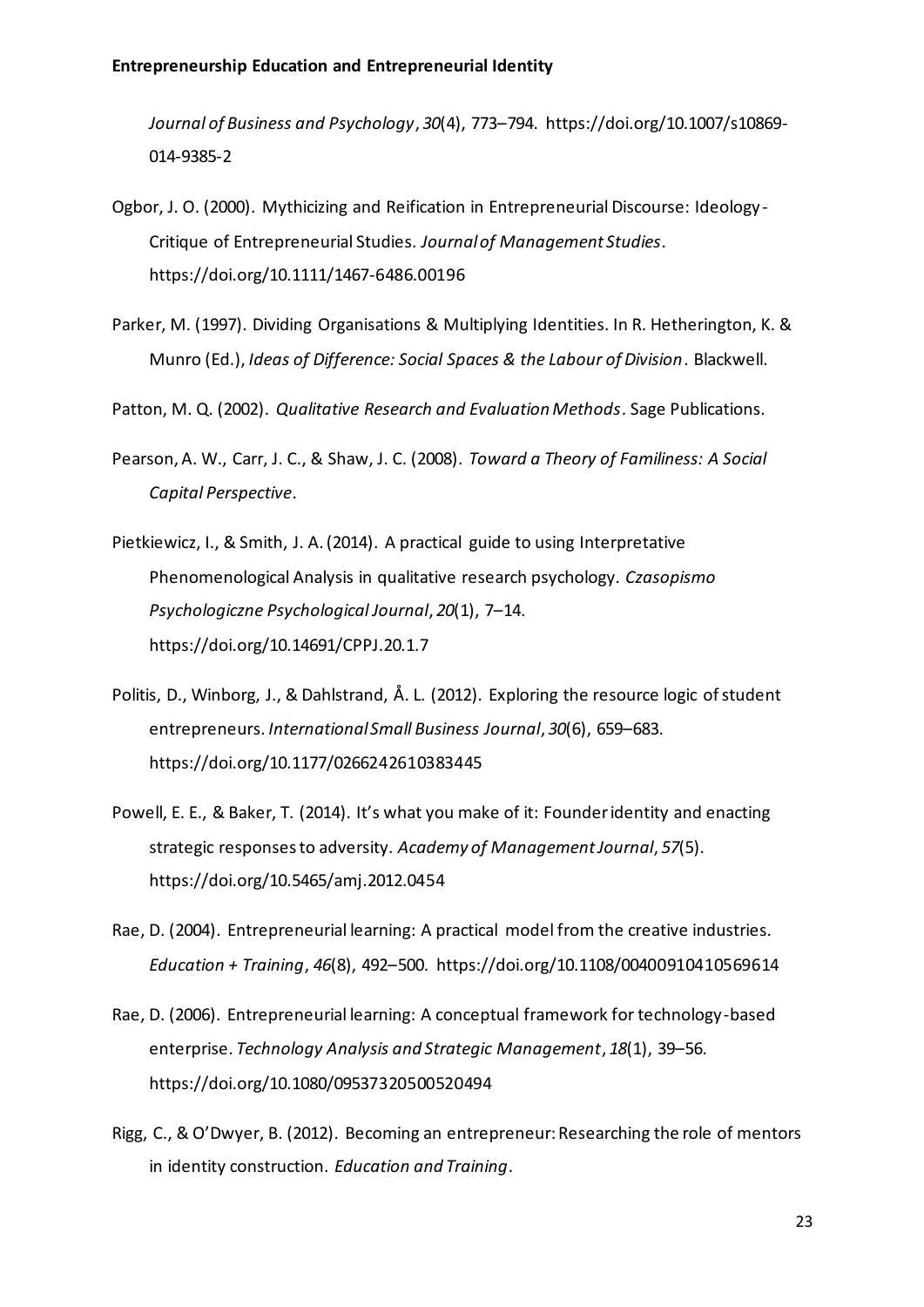https://doi.org/10.1108/00400911211236181

- Rindova, V., Barry, D., & Ketchen, D. J. (2009). INTRODUCTION TO SPECIAL TOPIC FORUM ENTREPRENEURING AS EMANCIPATION. *Academy of Management Review*, *34*(3), 477– 491. https://doi.org/10.5465/AMR.2009.40632647
- Rosa, P. (2003). 'Hardly Likely to Make the Japanese Tremble': The Businesses of Recently Graduated University and College 'Entrepreneurs.' *International Small Business Journal*, *21*(4), 435–459. https://doi.org/10.1177/02662426030214004
- Santos, S. C., Neumeyer, X., & Morris, M. H. (2019). Entrepreneurship Education in a Poverty Context: An Empowerment Perspective. *Journal of Small Business Management*, *57 (SI)*, 6–32. https://doi.org/10.1111/jsbm.12485
- Smith, Jonathan A., Flowers, Paul, Larkin, M. (2009). *Interpretative Phenomenological Analysis: Theory, Method and Research*. London: Sage.
- Smith, Robert; Boje, D. (2017). Visualizing Bill Gates and Richard Branson as comic book heroes: An examination of the role of cartoon and caricature in the parodization of the entrepreneurial persona. In Thomas N Duening & Matthew L Metzger (eds) (Ed.), *Entrepreneurial Identity: the process of becoming an entrepreneur* (pp. 58–82). Edward Elgar Publishing.
- Tedmanson, D., Verduyn, K., Essers, C., Gartner, W. B. (2012). Critical Perspectives in Entrepreneurship Research. *Organization*, *19*(5), 531–541. https://doi.org/10.4135/9781473984080.n32
- Thompson, C. J., Locander, W. B., & Pollio, H. R. (1989). Putting Consumer Experience Back into Consumer Research: The Philosophy and Method of Existential-Phenomenology. *Journal of Consumer Research*, *16*(2), 133. https://doi.org/10.1086/209203
- Welter, F., Baker, T., Audretsch, D. B., & Gartner, W. B. (2017a). Everyday Entrepreneurship—A Call for Entrepreneurship Research to Embrace Entrepreneurial Diversity. *Entrepreneurship: Theory and Practice*. https://doi.org/10.1111/etap.12258

Welter, F., Baker, T., Audretsch, D. B., & Gartner, W. B. (2017b). Everyday